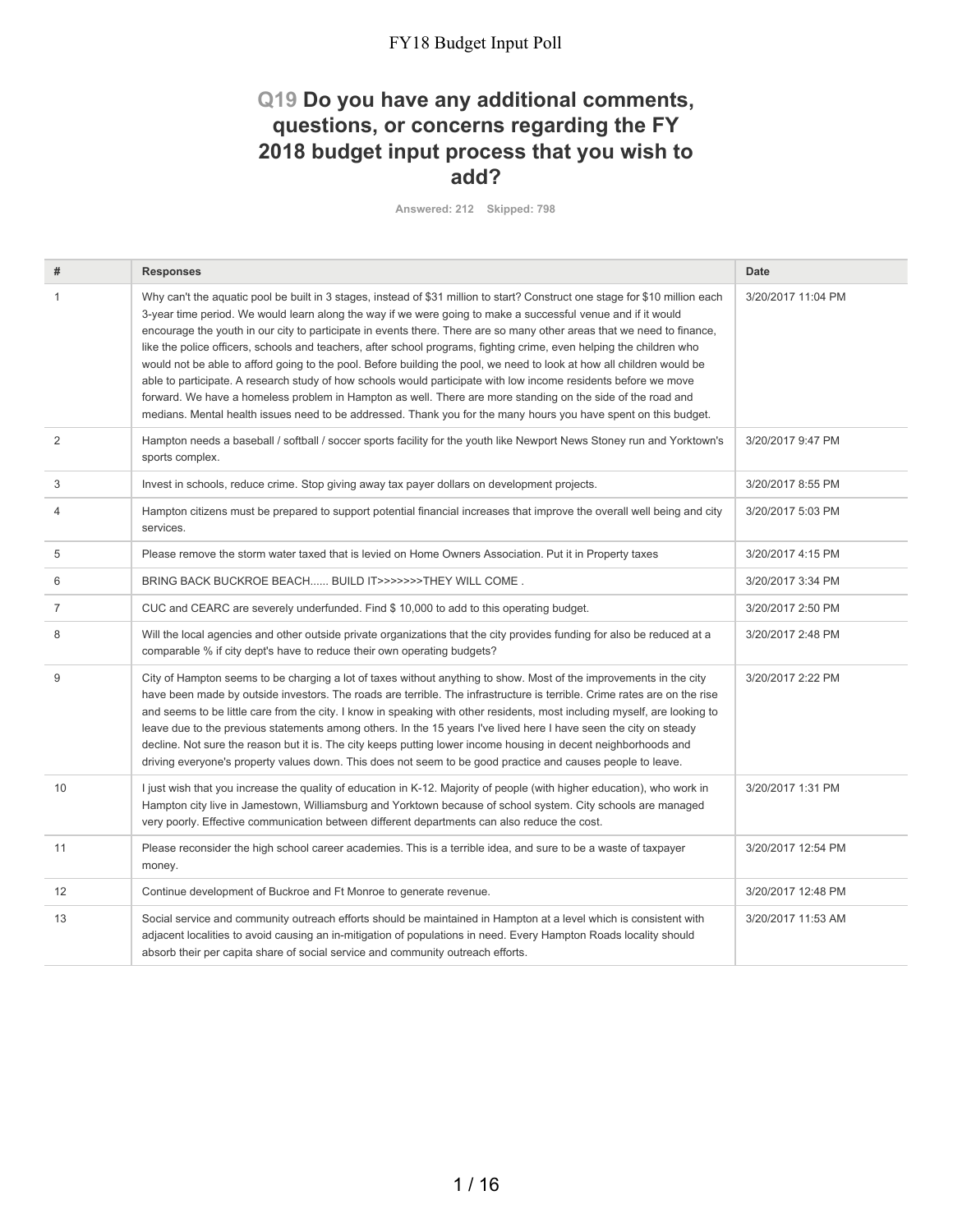| 14<br>PLEASE READ THE WHOLE THING: The addition of a 50 Meter pool in Hampton will make our city one of 3 public<br>3/20/2017 10:49 AM<br>50 meter pools in the area from Virginia Beach up to Richmond. If it is built nice enough, it can bring in many rentals<br>for large swim meets that brings revenue directly to the city in the form of taxes. Local swim teams would also rent the<br>pool for practice space on a daily basis. Citizens could enjoy a state of the art pool instead of the Hampton Aquatic<br>Center that is falling apart. It would also bring jobs in the form of construction jobs in the 4 years it is expected to take<br>to build. Lasting jobs like lifeguard jobs for area teens and administration jobs for adults would also be created. When it<br>comes to replacing the Old Hampton Community Center with a similar pool or building a pool that will actually bring in<br>money, I'd vote for the 50 meter pool every time. The 50 meter pool has the potential to bring revenue to the city while<br>the replacement pool will just sit and cost money like the Old Hampton Community Center and the Hampton Aquatic<br>Center. Both pools will cost money initially, but it is possible to recapture money with the 50 meter pool. I also heard a<br>thought that building a pool like this would take away from pools like the YMCA. I am a lifeguard at the YMCA and<br>believe me when I say this, my boss, Shannon Vander Stouwe, books that pool very well and would continue to be<br>able to if this pool were to be built.<br>15<br>Housing policies should focus on improving existing neighborhoods, not just "redeveloping" and potentially adding<br>3/20/2017 9:05 AM<br>more shoddy, slab developments and low income housing. People pick neighborhoods, not just houses. Rework city<br>codes to ensure they reflect goals while providing investors with maximum flexibility. Businesses are choosing to go<br>elsewhere because they find Hampton's processes and codes too cumbersome. Market and use community assets to<br>anchor housing and neighborhoods- downtown historic district, Hampton University, ethnic neighborhoods, shopping<br>districts, etc. Can Hampton University offer incentives to buy houses in specific neighborhoods? Can the city offer<br>incentives for middle-income earners to purchase and fix up homes in certain districts? Can the city offer financial<br>incentives to rental property owners to upgrade and preserve buildings as affordable housing? Focus on improving<br>schools, police and tourist areas (more hotels!). Tourists will not visit Hampton for an extended period, because they<br>are told it is not safe, and there are no top notch hotels. Offer incentives for home improvement projects and raise the<br>fines for unkempt lawns, etc. Require building standards (e.g., brick front) in certain areas of the city (e.g.,<br>Downtown/Phoebus/Buckroe) and fine those who do not conform to standard.<br>16<br>3/20/2017 12:20 AM<br>I love the concept of this Budget Input Poll, and would like to see it again in the future. Thanks.<br>17<br>Our city is in dire straits in comparison with other localities. It is imperative that if we want to attract businesses and<br>3/19/2017 8:46 PM<br>residents to our city that we become more competitive. While reading the suggestions offered in this debrief there was<br>no evidence of thinking outside the box. It read like some of the same old stuff again. I am afraid that until there is<br>some new innovations we will see more of an exodus than influx of citizens.<br>18<br>We need to continue cleaning out the blight and focusing on acquisitions, redevelopment, and infrastructure that<br>3/19/2017 6:39 PM<br>encourages private investment. Public amenities should be neighborhood focused to encourage quality of life. Large<br>scale investments like the aquatics center should be tabled until there is more revenue to pay for these large scale<br>projects or the projects are designed to be revenue generating to defray cost. We also need to pay attention to what is<br>happening to housing values due to increased flood insurance cost.<br>19<br>Investing in community via events and locations for community events would be beneficial to our city.<br>3/19/2017 10:25 AM<br>20<br>Tax RVs and boats. Property tax exempt for seniors. Salary increase for City Employees. Don't spend money on<br>3/19/2017 10:14 AM<br>planting trees on medians that block the view when you are trying to make a left turn (like Armistead Ave and<br>Wheatland Drive). Bulk trash pickup every two weeks. Fine the people more that break the law.<br>21<br>Yeah what the hell does my race have to do with my thoughts. Nobody I know will use the fancy pool and why \$1<br>3/19/2017 8:01 AM<br>million in the hole yearly.<br>22<br>Hampton is going to continue to decline until we have a much improved school system. Hampton is not a destination<br>3/18/2017 3:58 PM<br>of choice for successful young couples with children. The way Buckle has been handled is a disaster. What could have<br>been a boon for the city will turn out to be such for a few developers.<br>23<br>Stop buying land for housing. Bring in more high paying industry. Hampton can't compete for tourists with Virginia<br>3/18/2017 11:37 AM<br>Beach or Williamsburg. Stop trying too. Instead, try making this a high paying business area. Also, taxes should go to<br>paying for services such as police, fire, EMS and teachers, as well as parks, community centers and sports activities.<br>We should not be paying for the Coliseum, Conference Center or VA Air and Space Museum. Those are business and<br>should make their own profit. Stop funding the Newport News Airport. By law the PAC is supposed to be self sufficient.<br>We shouldn't have paid for the parking garage at the Town Center. It's not in a location for shopping. It's always empty<br>and yet we continue to pay tax for it. When will that tax end. To bad you didn't really show the public what you are<br>paying for in subsidies in this survey.<br>24<br>The Aquatic Center will be one of the best asset Hampton would have to increasing tourists and economic<br>3/18/2017 10:08 AM<br>opportunities<br>While I am well aware of the people that feel we need an aquatics center, I do not feel that it is a priority at this time.<br>25<br>3/17/2017 6:40 PM<br>Swimming is not that big on the Peninsula and this is coming from a parent that has had children that have swam for<br>years. There are too many of there important things that the money needs to go in to at this time. |  |  |
|--------------------------------------------------------------------------------------------------------------------------------------------------------------------------------------------------------------------------------------------------------------------------------------------------------------------------------------------------------------------------------------------------------------------------------------------------------------------------------------------------------------------------------------------------------------------------------------------------------------------------------------------------------------------------------------------------------------------------------------------------------------------------------------------------------------------------------------------------------------------------------------------------------------------------------------------------------------------------------------------------------------------------------------------------------------------------------------------------------------------------------------------------------------------------------------------------------------------------------------------------------------------------------------------------------------------------------------------------------------------------------------------------------------------------------------------------------------------------------------------------------------------------------------------------------------------------------------------------------------------------------------------------------------------------------------------------------------------------------------------------------------------------------------------------------------------------------------------------------------------------------------------------------------------------------------------------------------------------------------------------------------------------------------------------------------------------------------------------------------------------------------------------------------------------------------------------------------------------------------------------------------------------------------------------------------------------------------------------------------------------------------------------------------------------------------------------------------------------------------------------------------------------------------------------------------------------------------------------------------------------------------------------------------------------------------------------------------------------------------------------------------------------------------------------------------------------------------------------------------------------------------------------------------------------------------------------------------------------------------------------------------------------------------------------------------------------------------------------------------------------------------------------------------------------------------------------------------------------------------------------------------------------------------------------------------------------------------------------------------------------------------------------------------------------------------------------------------------------------------------------------------------------------------------------------------------------------------------------------------------------------------------------------------------------------------------------------------------------------------------------------------------------------------------------------------------------------------------------------------------------------------------------------------------------------------------------------------------------------------------------------------------------------------------------------------------------------------------------------------------------------------------------------------------------------------------------------------------------------------------------------------------------------------------------------------------------------------------------------------------------------------------------------------------------------------------------------------------------------------------------------------------------------------------------------------------------------------------------------------------------------------------------------------------------------------------------------------------------------------------------------------------------------------------------------------------------------------------------------------------------------------------------------------------------------------------------------------------------------------------------------------------------------------------------------------------------------------------------------------------------------------------------------------------------------------------------------------------------------------------------------------------------------------------------------------------------------------------------------------------------------------------------------------------------------------------------------------------------------------------------------------------------------------------------------------------------------------------------------------------------------------------------------------------------------------------------------------------------------------------------------------------------------------------------------------------------------------------------------------------------------------------------------------------------------------------------------------------------------------------------------------------------------------------------------------------------------------------------------------------------------------------------------------------------------------------------------------------------------------------------------------------------------------------------------------------------------------------------------------------------------------------------------------------------------------------------------------------------------------------------------------------------------------------------------------------------------------------------------------------------------------------------------------------------------------------------------------------------------------------------------------------------------------------------------|--|--|
|                                                                                                                                                                                                                                                                                                                                                                                                                                                                                                                                                                                                                                                                                                                                                                                                                                                                                                                                                                                                                                                                                                                                                                                                                                                                                                                                                                                                                                                                                                                                                                                                                                                                                                                                                                                                                                                                                                                                                                                                                                                                                                                                                                                                                                                                                                                                                                                                                                                                                                                                                                                                                                                                                                                                                                                                                                                                                                                                                                                                                                                                                                                                                                                                                                                                                                                                                                                                                                                                                                                                                                                                                                                                                                                                                                                                                                                                                                                                                                                                                                                                                                                                                                                                                                                                                                                                                                                                                                                                                                                                                                                                                                                                                                                                                                                                                                                                                                                                                                                                                                                                                                                                                                                                                                                                                                                                                                                                                                                                                                                                                                                                                                                                                                                                                                                                                                                                                                                                                                                                                                                                                                                                                                                                                                                                                                                                                                                                                                                                                                                                                                                                                                                                                                                                                                                                        |  |  |
|                                                                                                                                                                                                                                                                                                                                                                                                                                                                                                                                                                                                                                                                                                                                                                                                                                                                                                                                                                                                                                                                                                                                                                                                                                                                                                                                                                                                                                                                                                                                                                                                                                                                                                                                                                                                                                                                                                                                                                                                                                                                                                                                                                                                                                                                                                                                                                                                                                                                                                                                                                                                                                                                                                                                                                                                                                                                                                                                                                                                                                                                                                                                                                                                                                                                                                                                                                                                                                                                                                                                                                                                                                                                                                                                                                                                                                                                                                                                                                                                                                                                                                                                                                                                                                                                                                                                                                                                                                                                                                                                                                                                                                                                                                                                                                                                                                                                                                                                                                                                                                                                                                                                                                                                                                                                                                                                                                                                                                                                                                                                                                                                                                                                                                                                                                                                                                                                                                                                                                                                                                                                                                                                                                                                                                                                                                                                                                                                                                                                                                                                                                                                                                                                                                                                                                                                        |  |  |
|                                                                                                                                                                                                                                                                                                                                                                                                                                                                                                                                                                                                                                                                                                                                                                                                                                                                                                                                                                                                                                                                                                                                                                                                                                                                                                                                                                                                                                                                                                                                                                                                                                                                                                                                                                                                                                                                                                                                                                                                                                                                                                                                                                                                                                                                                                                                                                                                                                                                                                                                                                                                                                                                                                                                                                                                                                                                                                                                                                                                                                                                                                                                                                                                                                                                                                                                                                                                                                                                                                                                                                                                                                                                                                                                                                                                                                                                                                                                                                                                                                                                                                                                                                                                                                                                                                                                                                                                                                                                                                                                                                                                                                                                                                                                                                                                                                                                                                                                                                                                                                                                                                                                                                                                                                                                                                                                                                                                                                                                                                                                                                                                                                                                                                                                                                                                                                                                                                                                                                                                                                                                                                                                                                                                                                                                                                                                                                                                                                                                                                                                                                                                                                                                                                                                                                                                        |  |  |
|                                                                                                                                                                                                                                                                                                                                                                                                                                                                                                                                                                                                                                                                                                                                                                                                                                                                                                                                                                                                                                                                                                                                                                                                                                                                                                                                                                                                                                                                                                                                                                                                                                                                                                                                                                                                                                                                                                                                                                                                                                                                                                                                                                                                                                                                                                                                                                                                                                                                                                                                                                                                                                                                                                                                                                                                                                                                                                                                                                                                                                                                                                                                                                                                                                                                                                                                                                                                                                                                                                                                                                                                                                                                                                                                                                                                                                                                                                                                                                                                                                                                                                                                                                                                                                                                                                                                                                                                                                                                                                                                                                                                                                                                                                                                                                                                                                                                                                                                                                                                                                                                                                                                                                                                                                                                                                                                                                                                                                                                                                                                                                                                                                                                                                                                                                                                                                                                                                                                                                                                                                                                                                                                                                                                                                                                                                                                                                                                                                                                                                                                                                                                                                                                                                                                                                                                        |  |  |
|                                                                                                                                                                                                                                                                                                                                                                                                                                                                                                                                                                                                                                                                                                                                                                                                                                                                                                                                                                                                                                                                                                                                                                                                                                                                                                                                                                                                                                                                                                                                                                                                                                                                                                                                                                                                                                                                                                                                                                                                                                                                                                                                                                                                                                                                                                                                                                                                                                                                                                                                                                                                                                                                                                                                                                                                                                                                                                                                                                                                                                                                                                                                                                                                                                                                                                                                                                                                                                                                                                                                                                                                                                                                                                                                                                                                                                                                                                                                                                                                                                                                                                                                                                                                                                                                                                                                                                                                                                                                                                                                                                                                                                                                                                                                                                                                                                                                                                                                                                                                                                                                                                                                                                                                                                                                                                                                                                                                                                                                                                                                                                                                                                                                                                                                                                                                                                                                                                                                                                                                                                                                                                                                                                                                                                                                                                                                                                                                                                                                                                                                                                                                                                                                                                                                                                                                        |  |  |
|                                                                                                                                                                                                                                                                                                                                                                                                                                                                                                                                                                                                                                                                                                                                                                                                                                                                                                                                                                                                                                                                                                                                                                                                                                                                                                                                                                                                                                                                                                                                                                                                                                                                                                                                                                                                                                                                                                                                                                                                                                                                                                                                                                                                                                                                                                                                                                                                                                                                                                                                                                                                                                                                                                                                                                                                                                                                                                                                                                                                                                                                                                                                                                                                                                                                                                                                                                                                                                                                                                                                                                                                                                                                                                                                                                                                                                                                                                                                                                                                                                                                                                                                                                                                                                                                                                                                                                                                                                                                                                                                                                                                                                                                                                                                                                                                                                                                                                                                                                                                                                                                                                                                                                                                                                                                                                                                                                                                                                                                                                                                                                                                                                                                                                                                                                                                                                                                                                                                                                                                                                                                                                                                                                                                                                                                                                                                                                                                                                                                                                                                                                                                                                                                                                                                                                                                        |  |  |
|                                                                                                                                                                                                                                                                                                                                                                                                                                                                                                                                                                                                                                                                                                                                                                                                                                                                                                                                                                                                                                                                                                                                                                                                                                                                                                                                                                                                                                                                                                                                                                                                                                                                                                                                                                                                                                                                                                                                                                                                                                                                                                                                                                                                                                                                                                                                                                                                                                                                                                                                                                                                                                                                                                                                                                                                                                                                                                                                                                                                                                                                                                                                                                                                                                                                                                                                                                                                                                                                                                                                                                                                                                                                                                                                                                                                                                                                                                                                                                                                                                                                                                                                                                                                                                                                                                                                                                                                                                                                                                                                                                                                                                                                                                                                                                                                                                                                                                                                                                                                                                                                                                                                                                                                                                                                                                                                                                                                                                                                                                                                                                                                                                                                                                                                                                                                                                                                                                                                                                                                                                                                                                                                                                                                                                                                                                                                                                                                                                                                                                                                                                                                                                                                                                                                                                                                        |  |  |
|                                                                                                                                                                                                                                                                                                                                                                                                                                                                                                                                                                                                                                                                                                                                                                                                                                                                                                                                                                                                                                                                                                                                                                                                                                                                                                                                                                                                                                                                                                                                                                                                                                                                                                                                                                                                                                                                                                                                                                                                                                                                                                                                                                                                                                                                                                                                                                                                                                                                                                                                                                                                                                                                                                                                                                                                                                                                                                                                                                                                                                                                                                                                                                                                                                                                                                                                                                                                                                                                                                                                                                                                                                                                                                                                                                                                                                                                                                                                                                                                                                                                                                                                                                                                                                                                                                                                                                                                                                                                                                                                                                                                                                                                                                                                                                                                                                                                                                                                                                                                                                                                                                                                                                                                                                                                                                                                                                                                                                                                                                                                                                                                                                                                                                                                                                                                                                                                                                                                                                                                                                                                                                                                                                                                                                                                                                                                                                                                                                                                                                                                                                                                                                                                                                                                                                                                        |  |  |
|                                                                                                                                                                                                                                                                                                                                                                                                                                                                                                                                                                                                                                                                                                                                                                                                                                                                                                                                                                                                                                                                                                                                                                                                                                                                                                                                                                                                                                                                                                                                                                                                                                                                                                                                                                                                                                                                                                                                                                                                                                                                                                                                                                                                                                                                                                                                                                                                                                                                                                                                                                                                                                                                                                                                                                                                                                                                                                                                                                                                                                                                                                                                                                                                                                                                                                                                                                                                                                                                                                                                                                                                                                                                                                                                                                                                                                                                                                                                                                                                                                                                                                                                                                                                                                                                                                                                                                                                                                                                                                                                                                                                                                                                                                                                                                                                                                                                                                                                                                                                                                                                                                                                                                                                                                                                                                                                                                                                                                                                                                                                                                                                                                                                                                                                                                                                                                                                                                                                                                                                                                                                                                                                                                                                                                                                                                                                                                                                                                                                                                                                                                                                                                                                                                                                                                                                        |  |  |
|                                                                                                                                                                                                                                                                                                                                                                                                                                                                                                                                                                                                                                                                                                                                                                                                                                                                                                                                                                                                                                                                                                                                                                                                                                                                                                                                                                                                                                                                                                                                                                                                                                                                                                                                                                                                                                                                                                                                                                                                                                                                                                                                                                                                                                                                                                                                                                                                                                                                                                                                                                                                                                                                                                                                                                                                                                                                                                                                                                                                                                                                                                                                                                                                                                                                                                                                                                                                                                                                                                                                                                                                                                                                                                                                                                                                                                                                                                                                                                                                                                                                                                                                                                                                                                                                                                                                                                                                                                                                                                                                                                                                                                                                                                                                                                                                                                                                                                                                                                                                                                                                                                                                                                                                                                                                                                                                                                                                                                                                                                                                                                                                                                                                                                                                                                                                                                                                                                                                                                                                                                                                                                                                                                                                                                                                                                                                                                                                                                                                                                                                                                                                                                                                                                                                                                                                        |  |  |
|                                                                                                                                                                                                                                                                                                                                                                                                                                                                                                                                                                                                                                                                                                                                                                                                                                                                                                                                                                                                                                                                                                                                                                                                                                                                                                                                                                                                                                                                                                                                                                                                                                                                                                                                                                                                                                                                                                                                                                                                                                                                                                                                                                                                                                                                                                                                                                                                                                                                                                                                                                                                                                                                                                                                                                                                                                                                                                                                                                                                                                                                                                                                                                                                                                                                                                                                                                                                                                                                                                                                                                                                                                                                                                                                                                                                                                                                                                                                                                                                                                                                                                                                                                                                                                                                                                                                                                                                                                                                                                                                                                                                                                                                                                                                                                                                                                                                                                                                                                                                                                                                                                                                                                                                                                                                                                                                                                                                                                                                                                                                                                                                                                                                                                                                                                                                                                                                                                                                                                                                                                                                                                                                                                                                                                                                                                                                                                                                                                                                                                                                                                                                                                                                                                                                                                                                        |  |  |
|                                                                                                                                                                                                                                                                                                                                                                                                                                                                                                                                                                                                                                                                                                                                                                                                                                                                                                                                                                                                                                                                                                                                                                                                                                                                                                                                                                                                                                                                                                                                                                                                                                                                                                                                                                                                                                                                                                                                                                                                                                                                                                                                                                                                                                                                                                                                                                                                                                                                                                                                                                                                                                                                                                                                                                                                                                                                                                                                                                                                                                                                                                                                                                                                                                                                                                                                                                                                                                                                                                                                                                                                                                                                                                                                                                                                                                                                                                                                                                                                                                                                                                                                                                                                                                                                                                                                                                                                                                                                                                                                                                                                                                                                                                                                                                                                                                                                                                                                                                                                                                                                                                                                                                                                                                                                                                                                                                                                                                                                                                                                                                                                                                                                                                                                                                                                                                                                                                                                                                                                                                                                                                                                                                                                                                                                                                                                                                                                                                                                                                                                                                                                                                                                                                                                                                                                        |  |  |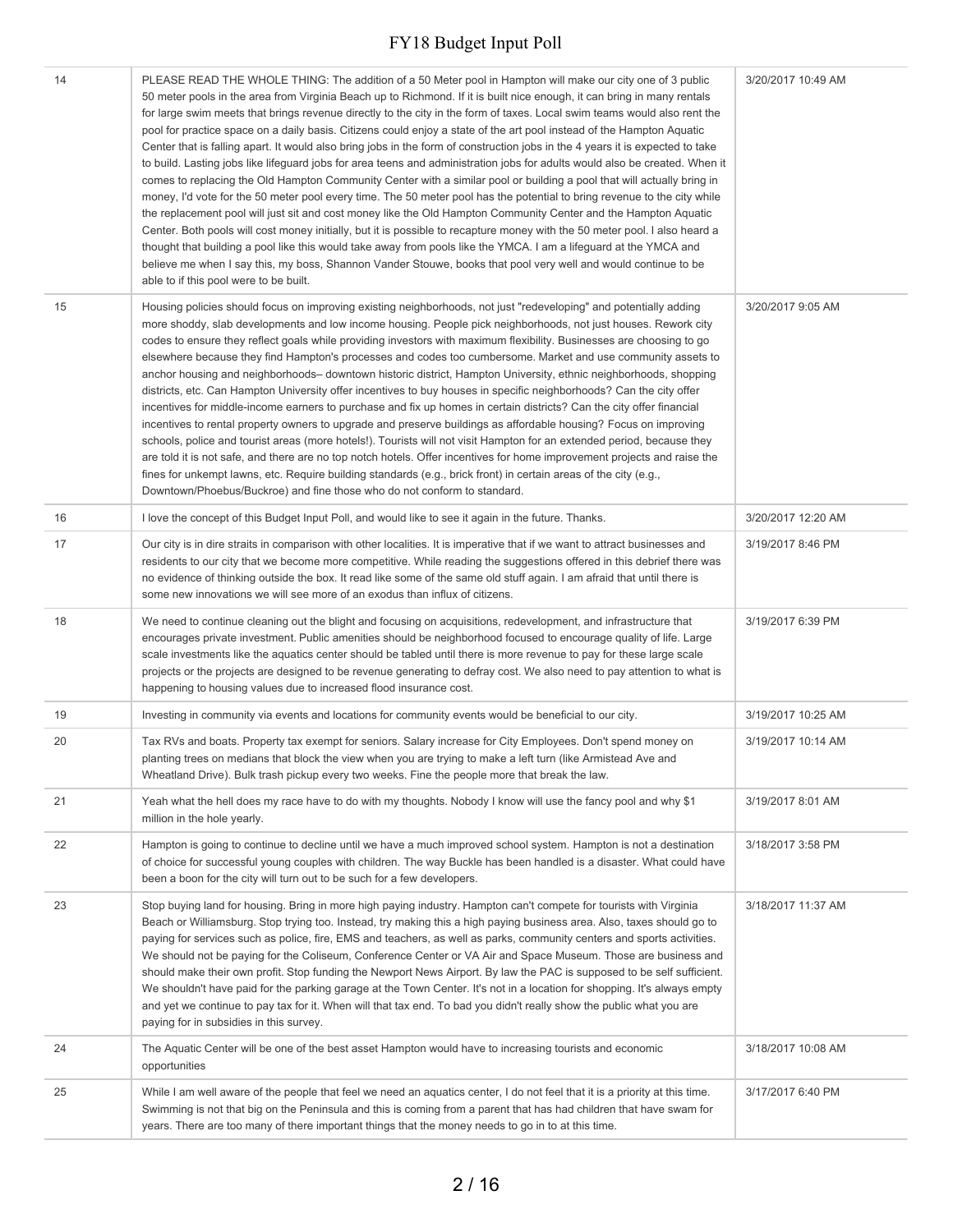| 26 | As I've stated before; employees don't need raises every year especially considering the benefits we the citizens<br>already provide; much more than in the private sector (i.e. retirement; 100% funded by the taxpayers). Raises should<br>be based on doing a job more efficiently not just because they put in the time. Also a formal structure needs to be put<br>into place for promotion. This would help alleviate the out of whack pay that occurs every few years. As for garbage; if<br>you can't stagger purchases of garbage trucks, then the manager needs to be fired. Thats a recurring cost of business.<br>Even better, go back to private like we had in the early 90's. Not only less cost to the citizens, but you also get tax<br>dollars which can be used for essential services. Since HRT can't get their costs under control; asking for \$640K<br>additional for FY 17; cut it out completely and move to a voucher system using taxi's; UBER, Lyft, private buses. What<br>is now paid for the minimal service provided isn't a wise use of scarce tax money. | 3/17/2017 11:07 AM |
|----|---------------------------------------------------------------------------------------------------------------------------------------------------------------------------------------------------------------------------------------------------------------------------------------------------------------------------------------------------------------------------------------------------------------------------------------------------------------------------------------------------------------------------------------------------------------------------------------------------------------------------------------------------------------------------------------------------------------------------------------------------------------------------------------------------------------------------------------------------------------------------------------------------------------------------------------------------------------------------------------------------------------------------------------------------------------------------------------------|--------------------|
| 27 | Hampton has done a wonderful job of juggling its expenses within what it can afford. But, because it is unlikely that all<br>the older homes in Hampton will suddenly increase in value, more emphasis should be put on attracting commercial<br>property investment and tourism. If we do eventually construct an aquatics center, please make sure it has a<br>marketing budget and a long-term plan for staffing.                                                                                                                                                                                                                                                                                                                                                                                                                                                                                                                                                                                                                                                                        | 3/17/2017 8:34 AM  |
| 28 | I think we should concentrate on the Buckroe area of improvement, maybe it would bring in more revenue. Also get<br>rid of the gangs which will reduce the crime. Tear down old buildings that are boarded up which cause criminal activity.<br>Cut programs which are not working. Thank you                                                                                                                                                                                                                                                                                                                                                                                                                                                                                                                                                                                                                                                                                                                                                                                               | 3/17/2017 8:00 AM  |
| 29 | None of the proposals on this survey will singularly set Hampton apart from the surrounding communities EXCEPT the<br>proposal for a world-class aquatics center. This is the only option that is a game-changer, the only one that could<br>disrupt the status quo and mean real attraction to our community from outside. This means a significant revenue<br>increase. The aquatics center has been on the table for years. It's time to act, it's time to move and it's time to realize<br>the benefits.                                                                                                                                                                                                                                                                                                                                                                                                                                                                                                                                                                                | 3/17/2017 6:36 AM  |
| 30 | The city neglects The park place area including Child's Avenue, Ellington Avenue. They started rebuilding the area and<br>stopped when the marker dropped. They should refocus on these areas and the trailer park on old Aberdeen road is<br>run down and not maintained by the owner. It makes property owners who purchased the newer homes build to<br>rebuild the area move due to the area not being upkept. Even the city portion land and ditches in the area are not<br>maintained. It seems like depending on where you live in the city is how you are treated. Even if you pay the same<br>taxes. Something to consider                                                                                                                                                                                                                                                                                                                                                                                                                                                         | 3/16/2017 9:02 PM  |
| 31 | I think the City is doing a great job. I feel optimistic for the first time in a long time. Keep it up!                                                                                                                                                                                                                                                                                                                                                                                                                                                                                                                                                                                                                                                                                                                                                                                                                                                                                                                                                                                     | 3/16/2017 8:17 PM  |
| 32 | This may not have anything to do with the budget, but does Hampton really need all of the grocery stores that are<br>planning to open in the near future? Is there away to attract different types of reatail businesses. We have an awful lot<br>of restaurants and grocery stores.                                                                                                                                                                                                                                                                                                                                                                                                                                                                                                                                                                                                                                                                                                                                                                                                        | 3/16/2017 8:12 PM  |
| 33 | no                                                                                                                                                                                                                                                                                                                                                                                                                                                                                                                                                                                                                                                                                                                                                                                                                                                                                                                                                                                                                                                                                          | 3/16/2017 7:34 PM  |
| 34 | More should be done to assist small businesses to succeed and more revenue should be allocated to make Hampton<br>more attractive to new business opportunities. Create business friendly incentives for job producers and train the<br>greatest asset Hampton has, it people, who are either unemployed or underemployed for the new workforce<br>environment that those incentives will foster. Let's go and capture our piece of greatness and make our city the<br>opportunity success can't pass up.                                                                                                                                                                                                                                                                                                                                                                                                                                                                                                                                                                                   | 3/16/2017 7:00 PM  |
| 35 | Offer incentives for hi tech companies to come here.                                                                                                                                                                                                                                                                                                                                                                                                                                                                                                                                                                                                                                                                                                                                                                                                                                                                                                                                                                                                                                        | 3/16/2017 6:31 PM  |
| 36 | Provide hyperlinks within budget poll that link to more data and a deeper understanding of the line item. OK to pitch<br>city recommendations but leave opportunity for comments upon sign in. City staff seldom have the opportunity to<br>present rationale and here is an opportunity. I believe the Daily Press is correct to want more transparency so perhaps<br>engage them as a partner to host the deeper data and comments.                                                                                                                                                                                                                                                                                                                                                                                                                                                                                                                                                                                                                                                       | 3/16/2017 5:32 PM  |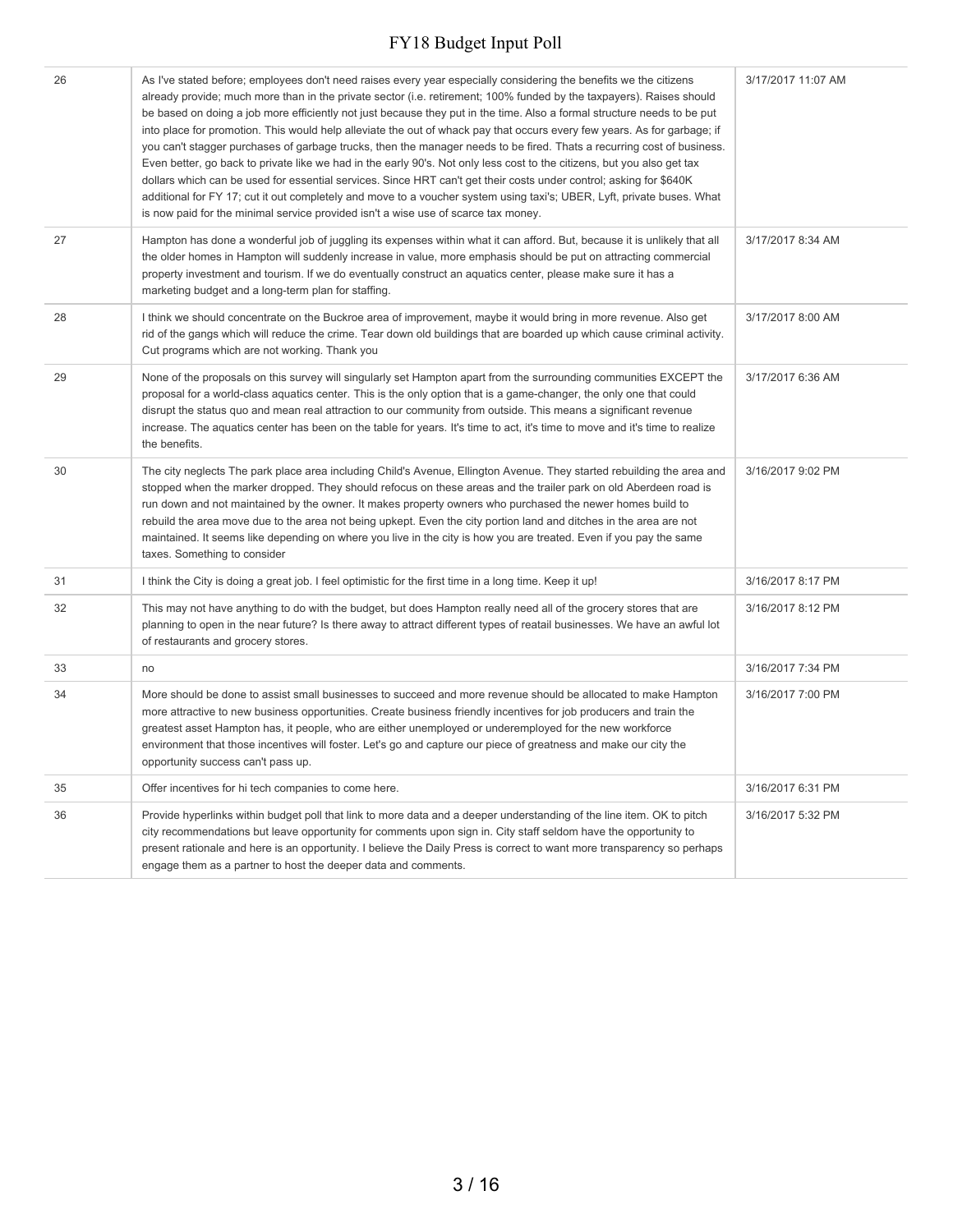| 37 | To whom it may concern, My name is Zachary Becouvarakis, I am a Sophomore at the University of North Carolina<br>Wilmington and I am proud to call Hampton home. I just wanted to put in a few words regarding the speculation of the<br>new aquatics facility that is being debated. I Have swam competitively for about 14 years now. I started swimming at<br>the George Wythe pool in the Wythe area Hampton and today I swim in college as a division 1 athlete. Swimming has<br>shaped my life and made me the person I am today. I swam in high school for Kecoughtan and for the South Eastern<br>Virginia Aquatics who are based in Newport News. I went to countless meets in states including but not limited to<br>Washington, Texas, Florida, Georgia, New York, Maryland, and Delaware. From going to all of these meets one thing<br>that I noticed that the hosts had in common was the city that the pool was located in was very nice. Every meet I went<br>to I found myself saying "wow" at the quality of the cities. Every single business in the city benefits greatly when a big<br>meet is held at the facility. Every single resteraunt I went to was packed. Every single hotel booked to the brim.<br>Museums and other landmarks are very popular for people when the meet is not happening. For example the Air and<br>Space Museum would see a spike in attendance the weekend that a meet occurred. Other businesses that could<br>potentially benefit includes stores, malls, and grocery stores for obvious reasons. Overall I think passing up this<br>opportunity would be extremely unwise by the city. Passing up this opportunity would potentially mean passing millions<br>of dollars in income for local businesses and for the city in general. I did not touch on the many other ways this city<br>would benefit because I do not feel that I am educated enough on that subject to address it to you. Thank you so<br>much for your time, Zachary Becouvarakis                                                                                                                                                                                                                                                                                                                                                                                                                                                                                                                                                                                                                                                      | 3/16/2017 5:19 PM  |
|----|------------------------------------------------------------------------------------------------------------------------------------------------------------------------------------------------------------------------------------------------------------------------------------------------------------------------------------------------------------------------------------------------------------------------------------------------------------------------------------------------------------------------------------------------------------------------------------------------------------------------------------------------------------------------------------------------------------------------------------------------------------------------------------------------------------------------------------------------------------------------------------------------------------------------------------------------------------------------------------------------------------------------------------------------------------------------------------------------------------------------------------------------------------------------------------------------------------------------------------------------------------------------------------------------------------------------------------------------------------------------------------------------------------------------------------------------------------------------------------------------------------------------------------------------------------------------------------------------------------------------------------------------------------------------------------------------------------------------------------------------------------------------------------------------------------------------------------------------------------------------------------------------------------------------------------------------------------------------------------------------------------------------------------------------------------------------------------------------------------------------------------------------------------------------------------------------------------------------------------------------------------------------------------------------------------------------------------------------------------------------------------------------------------------------------------------------------------------------------------------------------------------------------------------------------------------------------------------------------------------------------------------------------------------|--------------------|
| 38 | Thanks for the opportunity to have input.                                                                                                                                                                                                                                                                                                                                                                                                                                                                                                                                                                                                                                                                                                                                                                                                                                                                                                                                                                                                                                                                                                                                                                                                                                                                                                                                                                                                                                                                                                                                                                                                                                                                                                                                                                                                                                                                                                                                                                                                                                                                                                                                                                                                                                                                                                                                                                                                                                                                                                                                                                                                                        | 3/16/2017 4:42 PM  |
| 39 | Increase city salaries. I know several city employees who felt betrayed by the paltry increase made last year. For the<br>last ten years, city salaries have increased *to match inflation but NO more.* City salaries already begin below market.<br>How can you expect to retain a well-qualified, capable workforce when day-to-day finances are a problem and long-<br>term low salaries make retirement impossible? From what friends have been telling me, the \$1 million allotted last year<br>had so little individual impact that it soured loyalty across the workforce. I've heard more than one story of that being<br>the last straw and many are actively looking elsewhere, especially blue collar and clerical positions. Those front-line<br>employees are not wrapped up in larger development projects and are doubly frustrated by the city's willingness to<br>spend funds on projects that may have little economic impact. Recent economic forecasts indicate salaries are<br>becoming more and more competitive, so this problem is about to get much worse. Failure to address this serious<br>issue will ultimately hurt the city's bottom line since a loss in experience will make the city less efficient. This loss is<br>already happening, and in the end tax payers are not confident in city services when the workforce is sub-par. We<br>expect good service from the city and know that it costs money. Fiscally abusing the city workforce has a disastrous<br>effect on public perception and willingness to pay for city services. In the lower and mid level positions, salary funds<br>are ultimately a very prudent investment of taxpayer money. If other taxpayers doubt that truth, the city's messaging<br>needs to be more open about the severity of the problem, better describe its impact on city services, and show that it<br>should be a priority. Bring back performance-based or other annual increases going forward, and establish a plan to<br>incrementally recover employees' lost compensation over the last 10 years. For example, use an aggregate of past<br>performance evaluations to add a personalized flat percentage to employees' salary annually over the next five years,<br>or add 3-4% (on top of cost of living increases, of course) automatically each year for the same number of years of<br>service up to 10, or use a formula to determine a flat percentage increase over 5-10 years that is based on years of<br>service. If this recovery takes place over a period of a few years, that will create an incentive for current employees to<br>stay on for the long term. | 3/16/2017 1:36 PM  |
| 40 | I want to add Armistead Ave. to the beautification project. It is a main street and is looking rough. Housing along parts<br>of it are in disrepair as well as businesses. From Victoria to Pembroke it reflects on our Downtown and Residential<br>areas. This area is a large draw for newcomers as it's close to water front, Historic areas, restaurants but it looks run<br>down and residents & visitors feel unsafe in this area. Clean it up as its a main area for everyone. Plant flowers &<br>other decorations in the downtown area and keep them in good condition. Let neighborhoods adopt areas to take care<br>of and give them a feeling of ownership in the city. Garden Clubs area always looking to help with these projects.<br>Relax some of the city rules to allow people to get things done quicker without all the red tape. Have residents<br>maintain their yards & homes to make our city look better. Hampton home owners are suffering in a challenging Real<br>Estate market. Owners homes either don't sell or sit on the market for lengthy periods of time. There must be a way to<br>help our real estate market as it's most owners largest single investment of a lifetime. The result of all this is people<br>don't want to buy, live in our wonderful, historic waterfront town of Hampton. I'm a Realtor and deal with this issue<br>daily. Hampton has a reputation which filters out of our area and out of state  unsafe/lots of crime, schools not good,<br>old and decaying homes & businesses. Coliseum Central is our only upscale area. Buyer's ask for York County or<br>Poquoson to see property in many cases. Even our big employers i.e. Sentara Careplex the incoming potential<br>employees have already gotten the "memo" don't live in Hampton. We need to change that. Thanks for this forum to<br>express concerns. Sandra von Schilling, Realtor, Rose & Womble Realty                                                                                                                                                                                                                                                                                                                                                                                                                                                                                                                                                                                                                                                                                                                             | 3/16/2017 11:50 AM |
| 41 | Support schools to the fullest                                                                                                                                                                                                                                                                                                                                                                                                                                                                                                                                                                                                                                                                                                                                                                                                                                                                                                                                                                                                                                                                                                                                                                                                                                                                                                                                                                                                                                                                                                                                                                                                                                                                                                                                                                                                                                                                                                                                                                                                                                                                                                                                                                                                                                                                                                                                                                                                                                                                                                                                                                                                                                   | 3/15/2017 8:02 PM  |
| 42 | Update HVAC and technology in local libraries                                                                                                                                                                                                                                                                                                                                                                                                                                                                                                                                                                                                                                                                                                                                                                                                                                                                                                                                                                                                                                                                                                                                                                                                                                                                                                                                                                                                                                                                                                                                                                                                                                                                                                                                                                                                                                                                                                                                                                                                                                                                                                                                                                                                                                                                                                                                                                                                                                                                                                                                                                                                                    | 3/15/2017 7:20 PM  |
| 43 | We live on Grandview and love it, however as the Daily Press's front page illustrates, 2/12/17 our property values have<br>fallen dramatically in recent years, yet property assessments have not nearly kept pace. Is there any hope this will be<br>addressed in the near future? Concerned                                                                                                                                                                                                                                                                                                                                                                                                                                                                                                                                                                                                                                                                                                                                                                                                                                                                                                                                                                                                                                                                                                                                                                                                                                                                                                                                                                                                                                                                                                                                                                                                                                                                                                                                                                                                                                                                                                                                                                                                                                                                                                                                                                                                                                                                                                                                                                    | 3/15/2017 5:13 PM  |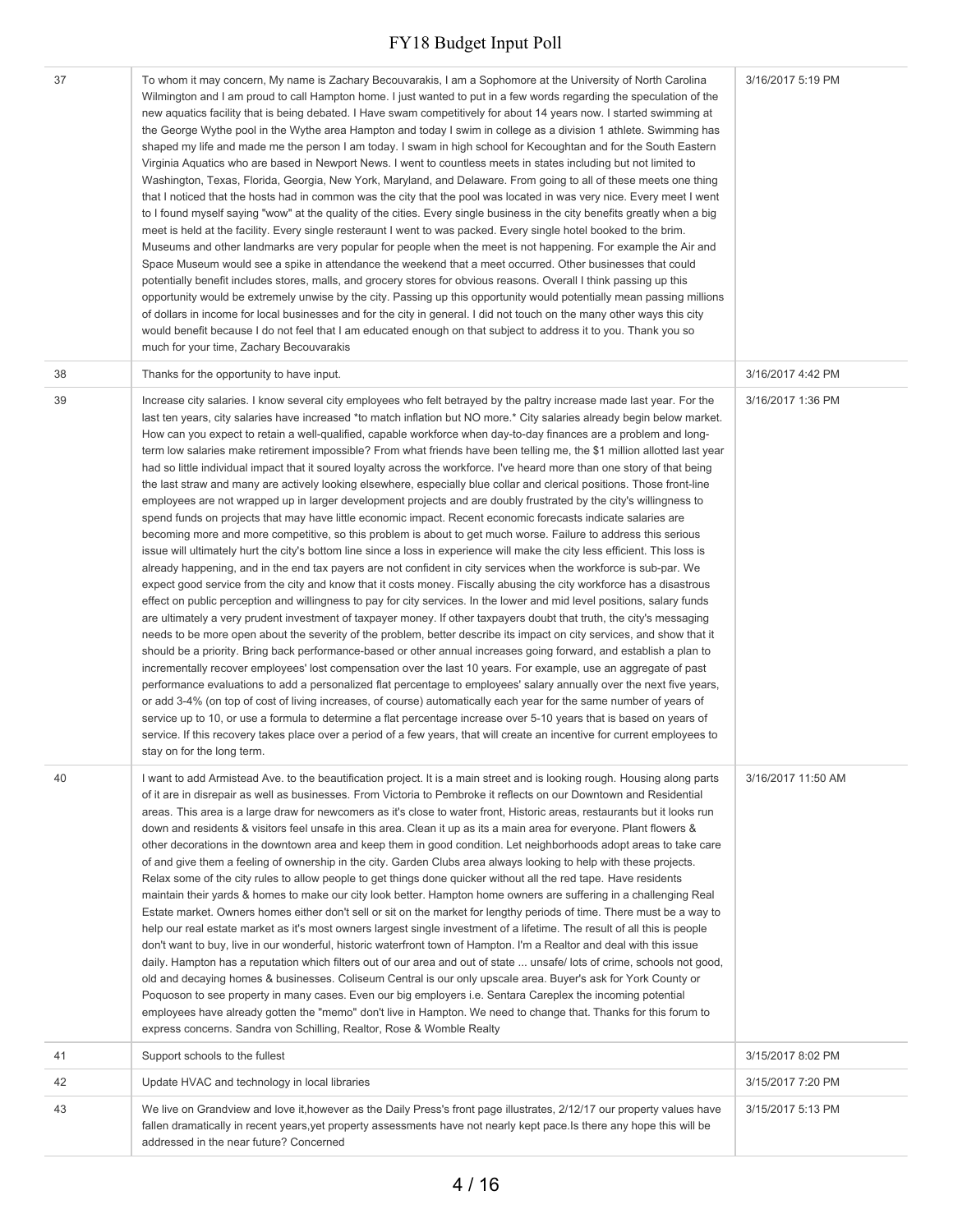| 44 | Development of walking paths and canoeing/kayaking on New Market Creek is ridiculous because of the filth of the<br>water and the traffic noise. The city has Grundland Park in Fox Hill that have canals that connect to the Grandview<br>Nature Preserve and Salt Ponds area that are clean and quiet. If you actually want quality, the investment of citizen's<br>tax money at Grundland Park makes more since. I would bet most of the citizens of Hampton do not even know about<br>Grundland Park.                                                                                                                                                                                                                                                                                                                                                                                                                                                                                                                                                                                                                                                                                                                                                                                                                                                                                                                                                                                                                                                                                                                       | 3/15/2017 12:06 PM |
|----|---------------------------------------------------------------------------------------------------------------------------------------------------------------------------------------------------------------------------------------------------------------------------------------------------------------------------------------------------------------------------------------------------------------------------------------------------------------------------------------------------------------------------------------------------------------------------------------------------------------------------------------------------------------------------------------------------------------------------------------------------------------------------------------------------------------------------------------------------------------------------------------------------------------------------------------------------------------------------------------------------------------------------------------------------------------------------------------------------------------------------------------------------------------------------------------------------------------------------------------------------------------------------------------------------------------------------------------------------------------------------------------------------------------------------------------------------------------------------------------------------------------------------------------------------------------------------------------------------------------------------------|--------------------|
| 45 | I would like to see more state of the art, up to date venues, parks, for kids/youth in the Hampton area. Since moving to<br>the Hampton area nearly a decade ago with my then ten year old daughter, I would have to travel across the water or<br>to Williamsburg for her entertainment. ChuckeCheese needs to retire. My daughter is away at college now and I am<br>experiencing the same issue with my grandchildren. As much as we love the beach it would be nice to have other<br>options in the Hampton area.                                                                                                                                                                                                                                                                                                                                                                                                                                                                                                                                                                                                                                                                                                                                                                                                                                                                                                                                                                                                                                                                                                           | 3/15/2017 11:23 AM |
| 46 | Hampton is not business friendly. It is a very difficult to deal with permits, plan reviews and inspections. It is a horrible<br>at best. These employees are more interested in telling you that you can't do something than trying to help you<br>through the process. Really is a major issue for development in Hampton.                                                                                                                                                                                                                                                                                                                                                                                                                                                                                                                                                                                                                                                                                                                                                                                                                                                                                                                                                                                                                                                                                                                                                                                                                                                                                                    | 3/14/2017 10:25 PM |
| 47 | Improve aquatic facilities                                                                                                                                                                                                                                                                                                                                                                                                                                                                                                                                                                                                                                                                                                                                                                                                                                                                                                                                                                                                                                                                                                                                                                                                                                                                                                                                                                                                                                                                                                                                                                                                      | 3/14/2017 9:42 PM  |
| 48 | I think it's great you put it in your Instagram (and I'm assuming other social media). Thanks for asking about my<br>opinion! Also your website isn't the easiest to use I don't have any concrete examples and it's not terrible (there are<br>worse municipalities out there). It's just a little combersom. Recycling for people in apartments where it isn't available<br>is very inconvenient. The hours are only during normal working hours and only at one location.                                                                                                                                                                                                                                                                                                                                                                                                                                                                                                                                                                                                                                                                                                                                                                                                                                                                                                                                                                                                                                                                                                                                                    | 3/14/2017 9:33 PM  |
| 49 | Take care of our police and fire departments. Take care of our school teachers and employees. 311 is amazing. Public<br>works does a great job. Charge for RV's. Don't take away the character of Buckroe by buying it all up. Invest in<br>Downtownit should be lit up and inviting. Love the idea of extending something down the other end of Coliseum<br>Drive. Do something with that Best Products corner. Tell the public what is going on with Willow Oaks Shopping<br>Center as there is lots of chatter on the street and online. Best of luck to youlove my city.                                                                                                                                                                                                                                                                                                                                                                                                                                                                                                                                                                                                                                                                                                                                                                                                                                                                                                                                                                                                                                                    | 3/14/2017 9:18 PM  |
| 50 | I know this is not a Hampton thing (but it does play a small part) Hampton Roads makes up the largest population in<br>the country without a professional sports team. You want to talk about revenue?                                                                                                                                                                                                                                                                                                                                                                                                                                                                                                                                                                                                                                                                                                                                                                                                                                                                                                                                                                                                                                                                                                                                                                                                                                                                                                                                                                                                                          | 3/14/2017 7:15 PM  |
| 51 | Increase user fees so it only affects the user and not everyone. The city pays the lowest to the employees, increase<br>wages. Decrease bulk trash pickup. Lower property taxes on smaller homes, raise it on more expensive homes. Tax<br>boats, RVs, and any other type of recreation vehicle. In other words, don't hurt the seniors, poor and working poor.                                                                                                                                                                                                                                                                                                                                                                                                                                                                                                                                                                                                                                                                                                                                                                                                                                                                                                                                                                                                                                                                                                                                                                                                                                                                 | 3/14/2017 6:42 PM  |
| 52 | I am glad to see you budgeting more money for the schools, especially for the Academies. I hope you can continue to<br>look at increasing the amount of money to keep older school facilities safe through needed renovations and updates.                                                                                                                                                                                                                                                                                                                                                                                                                                                                                                                                                                                                                                                                                                                                                                                                                                                                                                                                                                                                                                                                                                                                                                                                                                                                                                                                                                                      | 3/14/2017 5:46 PM  |
| 53 | Focus on Hampton Schools. It all starts there. A recent Daily Press article said that the City thought people were<br>discouraged from buying in Hampton because of flooding. That isn't it. It's the schools. People would buy in flood<br>prone areas if the schools were good.                                                                                                                                                                                                                                                                                                                                                                                                                                                                                                                                                                                                                                                                                                                                                                                                                                                                                                                                                                                                                                                                                                                                                                                                                                                                                                                                               | 3/14/2017 1:44 PM  |
| 54 | Let's work on beautifying our city once again. So long, the focus has been on Coliseum Central while our<br>neighborhoods have been deteriorating!! Require folks to take care of their properties. Many neighborhoods just do not<br>seem to have folks that take pride in their homes. Bring back things for our families and young people to do. We have<br>so many vacant buildings and areas that could be great places for parks, mini golf, batting cages, go carts, etc.<br>There's nothing to do in Hampton!!! Make it a beautiful city again where folks want to be outside enjoying it!                                                                                                                                                                                                                                                                                                                                                                                                                                                                                                                                                                                                                                                                                                                                                                                                                                                                                                                                                                                                                              | 3/14/2017 12:42 PM |
| 55 | Fix the damn ROADS                                                                                                                                                                                                                                                                                                                                                                                                                                                                                                                                                                                                                                                                                                                                                                                                                                                                                                                                                                                                                                                                                                                                                                                                                                                                                                                                                                                                                                                                                                                                                                                                              | 3/14/2017 11:57 AM |
| 56 | A. Making accurate responses to general questions containing general terms leaves a lot to be desired and<br>misinterpreted. For instance: I do not completely understand what are these "services" that 'can be relocated or<br>moved to more centralized locations or have reduced hours' to save money. I would like to have seen some<br>definitions, lists or examples of those terms. B. Our children and our schools need more intentional action and<br>responsible funding. To quote Rep. (Ret.) William Whitehurst: "Our young people are our most important natural<br>resource." Each year we seem to approach our municipal education budget from the, "the State and Feds only gave us<br>this much money for next year," viewpoint. Why are we not developing a fiscally responsible budget and going to the<br>state Department of Education and forcefully putting them on notice, "We expect this much! and here's why." I know<br>this is pretty much like spitting into the wind, since it's "not done" that way. But maybe a new approach is what it takes<br>to wake up the expending folks that have collected our taxes for redistribution that we have important business to take<br>care of in Hampton City Schools. If our school system "publicly (very out loud)," "positively, pre-emptively" budgeted<br>and planned and carried out their plan -- rather than "pitifully, reacting" with a bare-bones budget -- and became<br>Virginia's top of the line city school system - a lot of people, families, businesses, and industries would want to reside<br>and locate in America's First City! | 3/14/2017 11:32 AM |
| 57 | Please consider helping out the neighborhood pools. The pools are a huge asset to neighborhoods and to our children<br>thank you!!                                                                                                                                                                                                                                                                                                                                                                                                                                                                                                                                                                                                                                                                                                                                                                                                                                                                                                                                                                                                                                                                                                                                                                                                                                                                                                                                                                                                                                                                                              | 3/14/2017 10:08 AM |
|    |                                                                                                                                                                                                                                                                                                                                                                                                                                                                                                                                                                                                                                                                                                                                                                                                                                                                                                                                                                                                                                                                                                                                                                                                                                                                                                                                                                                                                                                                                                                                                                                                                                 |                    |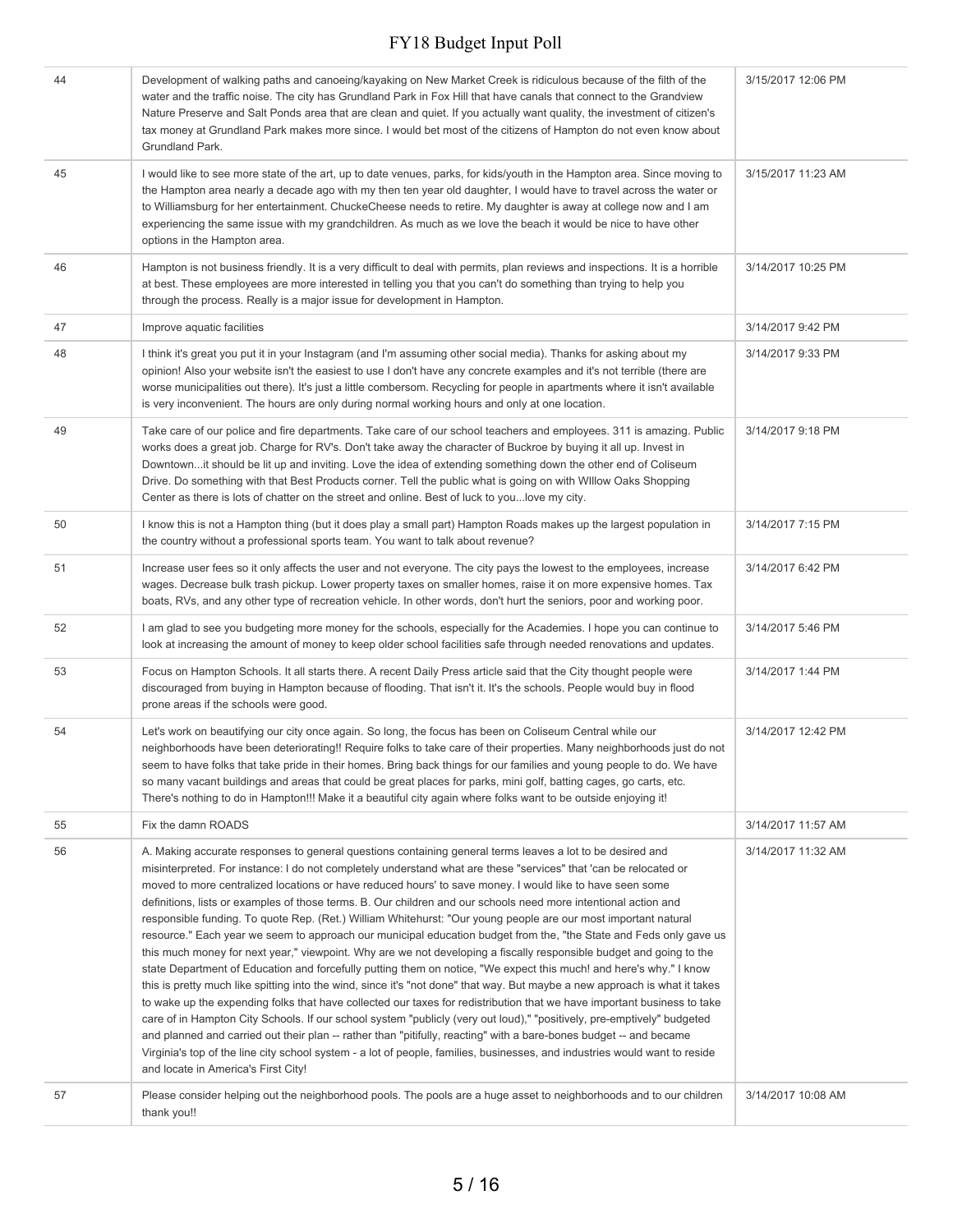| 58 | The Community pools have been a wonderful experience for our family. Some pools are in need of some assistance in<br>repairs/replacements. Please consider the many community pools in Hampton that expose our kids to the love of<br>swimming, when they might not otherwise. The many families who enjoy the free community pool days might consider<br>joining if some repairs and upgrades happen and that helps our community.                                                                                                                                                                                                                                                                                                                                                                                                                                                                                                                                                                                                                                                                                                                                                                                                                                                                                                                                                                                                                                                                                                                                                                                                                                                                                                                                                                                                                                                                                                                                                                                                                                                                                                                                                                                                                                                                                                                                                                                                                                                                                                                                                                                                                                                                                                                                          | 3/14/2017 8:42 AM  |
|----|------------------------------------------------------------------------------------------------------------------------------------------------------------------------------------------------------------------------------------------------------------------------------------------------------------------------------------------------------------------------------------------------------------------------------------------------------------------------------------------------------------------------------------------------------------------------------------------------------------------------------------------------------------------------------------------------------------------------------------------------------------------------------------------------------------------------------------------------------------------------------------------------------------------------------------------------------------------------------------------------------------------------------------------------------------------------------------------------------------------------------------------------------------------------------------------------------------------------------------------------------------------------------------------------------------------------------------------------------------------------------------------------------------------------------------------------------------------------------------------------------------------------------------------------------------------------------------------------------------------------------------------------------------------------------------------------------------------------------------------------------------------------------------------------------------------------------------------------------------------------------------------------------------------------------------------------------------------------------------------------------------------------------------------------------------------------------------------------------------------------------------------------------------------------------------------------------------------------------------------------------------------------------------------------------------------------------------------------------------------------------------------------------------------------------------------------------------------------------------------------------------------------------------------------------------------------------------------------------------------------------------------------------------------------------------------------------------------------------------------------------------------------------|--------------------|
| 59 | Fully fund the HCS budget request.                                                                                                                                                                                                                                                                                                                                                                                                                                                                                                                                                                                                                                                                                                                                                                                                                                                                                                                                                                                                                                                                                                                                                                                                                                                                                                                                                                                                                                                                                                                                                                                                                                                                                                                                                                                                                                                                                                                                                                                                                                                                                                                                                                                                                                                                                                                                                                                                                                                                                                                                                                                                                                                                                                                                           | 3/13/2017 11:03 PM |
| 60 | There are ways to bring more money in the city if only people would take the time to listen to everyone instead of<br>picking a choosing                                                                                                                                                                                                                                                                                                                                                                                                                                                                                                                                                                                                                                                                                                                                                                                                                                                                                                                                                                                                                                                                                                                                                                                                                                                                                                                                                                                                                                                                                                                                                                                                                                                                                                                                                                                                                                                                                                                                                                                                                                                                                                                                                                                                                                                                                                                                                                                                                                                                                                                                                                                                                                     | 3/13/2017 10:46 PM |
| 61 | Unfortunately I think the following questions make the survey biased and degrades its validity. A. Should Hampton<br>continue mutual aid with Newport News, which ensures that the closest ambulance gets to someone, regardless of<br>city lines, even if this forces a change in billing practice? Yes No There is an implied negative with the change in billing<br>practices. B. How should we make up for EMS revenue that will be lost due to high-deductible plans? Charge co-pays<br>Raise general property taxes Cut other city services There is no option to take funds from other areas of budget<br>instead of cutting services. C. Which of the following best describes your philosophy of as we approach this choice?<br>Maintain existing services, even if that means that taxes and/or user fees have to be increased. Keep the tax rate the<br>same, even if it means cutting services. There is no option to take funds from other areas of budget instead of cutting<br>services. D. If services have to be reduced, which is your preference? Consolidate services into fewer high-quality<br>locations, closing some lesser-used facilities Keep geographically dispersed facilities open but reduce hours and<br>programming at each location. There is no option to take funds from other areas of budget instead of cutting services.<br>The following questions are misleading. The Dutch Dialogue is associated with flooding and remediation etc. and how<br>to make the most out of water control designs for the public. Funds should be saved for those designs and their<br>implementation. Not promoting a walking trail. A. Central Park/Dutch Dialogue recommendations: up to \$2 million<br>(could seek other funding source) Provide additional amenities throughout the Newmarket Creek basin, such as multi-<br>purpose path connection, signage, benches, trash receptacles, & more. This is also misleading B. Sports Tourism<br>Facility: \$29 million - \$30 million Implement recommendations to construct a new amateur sports aquatics facility that<br>would also replace community pool in Crossroads area. There was a consultant report which provided analysis. The<br>Hampton City Manager is recommending it. This item should be labeled Aquatic Center. This is how it has been<br>referred to in town hall meetings, public discussions and announcements. Instead of Crossroads area it should say<br>Northampton Community Center pool. This is how it has been referred to in town hall meetings, public discussions and<br>announcements. Operational Budget should also be covered at the same time as the Capital Budget. Citizens do not<br>get a complete picture of our financial situation without this. | 3/13/2017 9:49 PM  |
| 62 | TEAR DOWN THE WYTHE ELEMENTARY SCHOOL                                                                                                                                                                                                                                                                                                                                                                                                                                                                                                                                                                                                                                                                                                                                                                                                                                                                                                                                                                                                                                                                                                                                                                                                                                                                                                                                                                                                                                                                                                                                                                                                                                                                                                                                                                                                                                                                                                                                                                                                                                                                                                                                                                                                                                                                                                                                                                                                                                                                                                                                                                                                                                                                                                                                        | 3/13/2017 8:54 PM  |
| 63 | Please consider giving more great money to the neighborhood pools. The Wythe pool has been such a huge part of<br>my life, and hundreds of others in the Olde Wythe area. It is not just a pool, but a part of Hampton's history. That being<br>said, it is an older pool that needs some work. We have fundraised, but that barely covers the repair and maintenance.<br>Please think about reaching out and learning more about the Wythe Pool. We would be happen to educate anyone<br>interested about everything George Wythe Pool!                                                                                                                                                                                                                                                                                                                                                                                                                                                                                                                                                                                                                                                                                                                                                                                                                                                                                                                                                                                                                                                                                                                                                                                                                                                                                                                                                                                                                                                                                                                                                                                                                                                                                                                                                                                                                                                                                                                                                                                                                                                                                                                                                                                                                                     | 3/13/2017 8:24 PM  |
| 64 | My Comments or inputs us simple, we seek an increase in our kids programs and safer neighborhoods. No further<br>comments.                                                                                                                                                                                                                                                                                                                                                                                                                                                                                                                                                                                                                                                                                                                                                                                                                                                                                                                                                                                                                                                                                                                                                                                                                                                                                                                                                                                                                                                                                                                                                                                                                                                                                                                                                                                                                                                                                                                                                                                                                                                                                                                                                                                                                                                                                                                                                                                                                                                                                                                                                                                                                                                   | 3/13/2017 7:57 PM  |
| 65 | I believe if you work in our communities and help rebuild the pools and fields and provide the safety needed, it would<br>be more attractive to those of us living there so less would want to move out of the area and more inviting to those<br>looking to buy thus providing more income to the city in more ways than one. Thank you for providing the survey.                                                                                                                                                                                                                                                                                                                                                                                                                                                                                                                                                                                                                                                                                                                                                                                                                                                                                                                                                                                                                                                                                                                                                                                                                                                                                                                                                                                                                                                                                                                                                                                                                                                                                                                                                                                                                                                                                                                                                                                                                                                                                                                                                                                                                                                                                                                                                                                                           | 3/13/2017 7:51 PM  |
| 66 | INCREASE THE EDUCATION INCENTIVE FOR CITY EMPLOYEES TO SOMETHING MORE REALISTIC. A<br>COLLEGE GRADUATE WITH A 4 YEAR DEFREE SHOULD NOT MAKE ONLY \$800/YR THAN THOSE WITHOUT<br>AN ASSOCIATES OR EQUIVALENT DEGREE. EMPLOYEES WILL GO TO OTHER JURISDICTIONS IF THEY ARE<br>OFFERED MORE MONEY FOR THE SAME SERVICES THEY PROVIDE ON BEHALF OF THE CITY.                                                                                                                                                                                                                                                                                                                                                                                                                                                                                                                                                                                                                                                                                                                                                                                                                                                                                                                                                                                                                                                                                                                                                                                                                                                                                                                                                                                                                                                                                                                                                                                                                                                                                                                                                                                                                                                                                                                                                                                                                                                                                                                                                                                                                                                                                                                                                                                                                     | 3/13/2017 6:48 PM  |
| 67 | No aquacenter. Stop buying property for more houses. Turn Hampton into the techno gym center not the touristcenter.                                                                                                                                                                                                                                                                                                                                                                                                                                                                                                                                                                                                                                                                                                                                                                                                                                                                                                                                                                                                                                                                                                                                                                                                                                                                                                                                                                                                                                                                                                                                                                                                                                                                                                                                                                                                                                                                                                                                                                                                                                                                                                                                                                                                                                                                                                                                                                                                                                                                                                                                                                                                                                                          | 3/13/2017 6:41 PM  |
| 68 | Please consider investing more in our public libraries. They do a wonderful job.                                                                                                                                                                                                                                                                                                                                                                                                                                                                                                                                                                                                                                                                                                                                                                                                                                                                                                                                                                                                                                                                                                                                                                                                                                                                                                                                                                                                                                                                                                                                                                                                                                                                                                                                                                                                                                                                                                                                                                                                                                                                                                                                                                                                                                                                                                                                                                                                                                                                                                                                                                                                                                                                                             | 3/13/2017 6:17 PM  |
| 69 | More funding for Pre-K program ages 3-4 should be invested in and/or a teen program. Give kids something to do and<br>there's less room for crime.                                                                                                                                                                                                                                                                                                                                                                                                                                                                                                                                                                                                                                                                                                                                                                                                                                                                                                                                                                                                                                                                                                                                                                                                                                                                                                                                                                                                                                                                                                                                                                                                                                                                                                                                                                                                                                                                                                                                                                                                                                                                                                                                                                                                                                                                                                                                                                                                                                                                                                                                                                                                                           | 3/13/2017 6:05 PM  |
| 70 | Keep Community services available ie. recreational areas.                                                                                                                                                                                                                                                                                                                                                                                                                                                                                                                                                                                                                                                                                                                                                                                                                                                                                                                                                                                                                                                                                                                                                                                                                                                                                                                                                                                                                                                                                                                                                                                                                                                                                                                                                                                                                                                                                                                                                                                                                                                                                                                                                                                                                                                                                                                                                                                                                                                                                                                                                                                                                                                                                                                    | 3/13/2017 5:38 PM  |
| 71 | None                                                                                                                                                                                                                                                                                                                                                                                                                                                                                                                                                                                                                                                                                                                                                                                                                                                                                                                                                                                                                                                                                                                                                                                                                                                                                                                                                                                                                                                                                                                                                                                                                                                                                                                                                                                                                                                                                                                                                                                                                                                                                                                                                                                                                                                                                                                                                                                                                                                                                                                                                                                                                                                                                                                                                                         | 3/13/2017 3:36 PM  |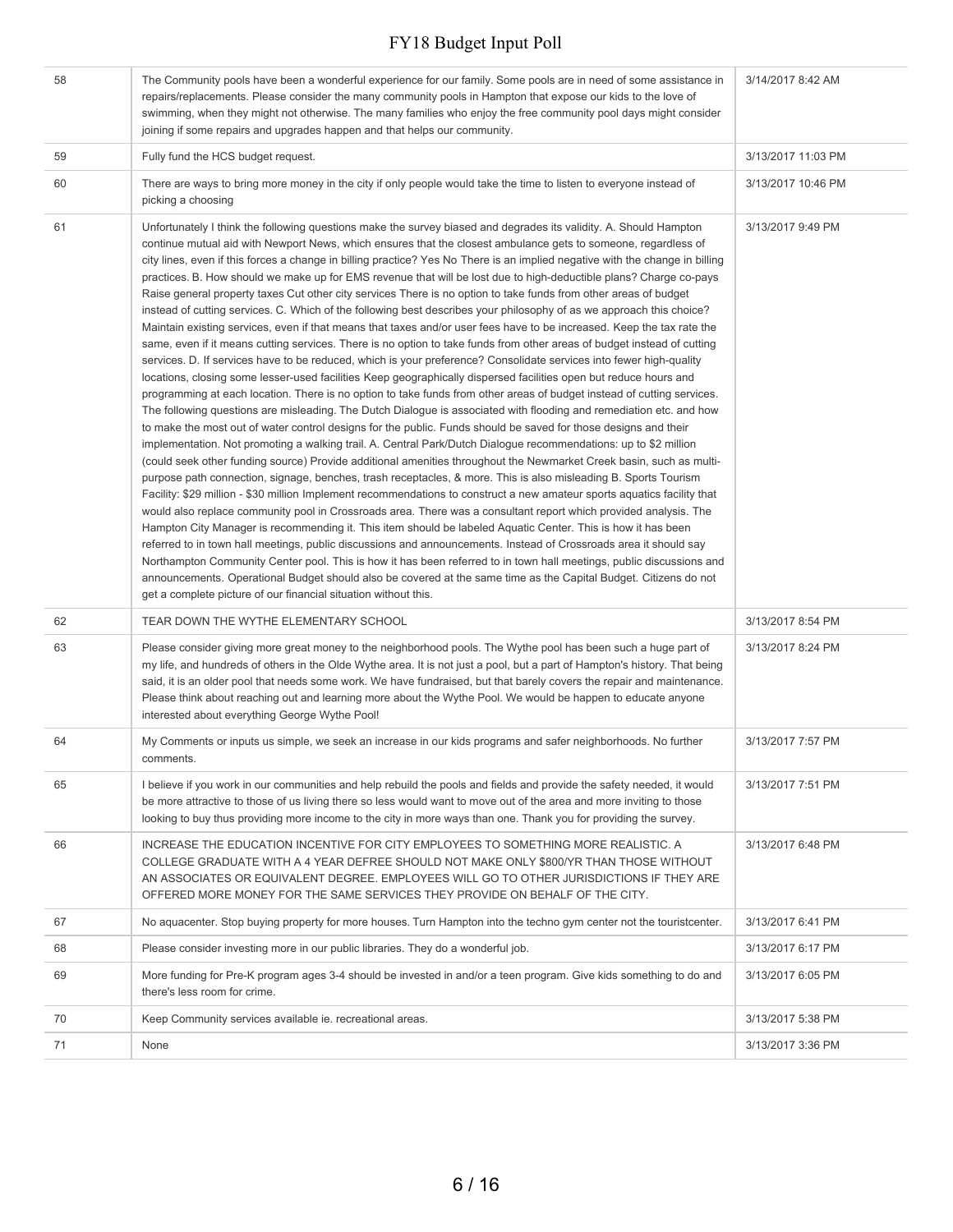| 72 | Regional cooperation seems an obvious area for collaboration and efficiency. Please consider returning to the regional<br>police academy rather than continuing to invest in our own. There are likely other examples of this. I support funds to<br>War Memorial Stadium because it has the potential to contribute to tourism and also to be utilized year-round with the<br>proposed improvements. Please do not build a fancy new aquatics center unless you invest funds in our<br>neighborhood pools and community centers. That's where swimmers are "born," and I'd want to be absolutely certain<br>that a fancy aquatics center served local swimmers.                                                                                                                                                                                                                                                                                                                                                                                                                                                                                                                                                                                                                                                                                                                                    | 3/13/2017 3:35 PM  |
|----|-----------------------------------------------------------------------------------------------------------------------------------------------------------------------------------------------------------------------------------------------------------------------------------------------------------------------------------------------------------------------------------------------------------------------------------------------------------------------------------------------------------------------------------------------------------------------------------------------------------------------------------------------------------------------------------------------------------------------------------------------------------------------------------------------------------------------------------------------------------------------------------------------------------------------------------------------------------------------------------------------------------------------------------------------------------------------------------------------------------------------------------------------------------------------------------------------------------------------------------------------------------------------------------------------------------------------------------------------------------------------------------------------------|--------------------|
| 73 | I found this survey by accident. You may wish to publicize it more.                                                                                                                                                                                                                                                                                                                                                                                                                                                                                                                                                                                                                                                                                                                                                                                                                                                                                                                                                                                                                                                                                                                                                                                                                                                                                                                                 | 3/13/2017 2:19 PM  |
| 74 | I have heard that Hpt taxes businesses very high. If you are going to have such high taxes, no wonder all of the new<br>businesses go to N.N. I would rather shop in Hpt. Also, I need to feel safe. Please give our police force a raise, big<br>enough to keep them here in Hpt. We need more police officers in the communities. I live in Willow Oaks and the<br>crime in our area has gotten so high. We are always reading about houses being broken into, cars being broken into,<br>people getting shot, Farm Fresh being robbed, etc. I moved here 13 years ago because I knew it was a good area.<br>Also, I want to address Willow Oaks shopping center. We have heard that it is going to be knocked down and<br>apartments built there. This is unacceptable. We don't need Section 8 housing here. It will lower our property values.<br>We understand that there is a meeting with the owner and hopefully, the city will make sure he can't have apartments<br>built here by not zoning it to be residential. I am sure that there is a lot of waste in the Hpt city government, like all<br>governments. Maybe hire someone who can find this waste, and get rid of it. Treat the money the city gets as if it was<br>your own. We all have to live within a budget, and when it's tight, we have to not spend it on things that are not<br>important to the great scheme of life. | 3/13/2017 9:21 AM  |
| 75 | Whatever you do the answer is not to increase revenues by raising real estate property values nor raising real estate<br>property tax. Many things can be brought into the area to better attract tourism and increase revenues. Buckroe<br>Beach was thriving at one time and now it just sits there. Why don't you put a giant Ferris Wheel down there and some<br>other things that would attract people. If there was a nice hotel I would go and stay down ther but not at the one that is<br>there now.                                                                                                                                                                                                                                                                                                                                                                                                                                                                                                                                                                                                                                                                                                                                                                                                                                                                                       | 3/12/2017 8:54 PM  |
| 76 | I see the city Hampton and the elected people as rip-off. You spend the money as if you don't have a care in the world<br>and if you don't have enough raise the tax and force the people to pay or move to York country.                                                                                                                                                                                                                                                                                                                                                                                                                                                                                                                                                                                                                                                                                                                                                                                                                                                                                                                                                                                                                                                                                                                                                                           | 3/12/2017 6:57 PM  |
| 77 | Yes I am extremely concerned that you have no money in here for parks and nature preserves! I think that that needs<br>to be done immediately I also do not see anything for a study regarding the Atlantic coast pipeline and the effect that I<br>can have on our beautiful bay. No one will want to come to your area if we are just a bunch of buildings people come<br>to this area for its natural beauty and the fact that we have the largest bay in the world let us not forget that!                                                                                                                                                                                                                                                                                                                                                                                                                                                                                                                                                                                                                                                                                                                                                                                                                                                                                                      | 3/12/2017 5:18 PM  |
| 78 | Consider an increase in non-exempt emergency services employees salaries. We should focus on keeping our<br>emergency works well paid and happy, as well as all other non-exempt employees.                                                                                                                                                                                                                                                                                                                                                                                                                                                                                                                                                                                                                                                                                                                                                                                                                                                                                                                                                                                                                                                                                                                                                                                                         | 3/12/2017 4:37 PM  |
| 79 | None at this time.                                                                                                                                                                                                                                                                                                                                                                                                                                                                                                                                                                                                                                                                                                                                                                                                                                                                                                                                                                                                                                                                                                                                                                                                                                                                                                                                                                                  | 3/12/2017 4:20 PM  |
| 80 | I do believe our tax revenue could be better spent. Our neighborhoods need to be revitalized. Investing in our<br>community pools that are 50 years old would be helpful as well. Hampton City Schools do not attract new residents to<br>Hampton. It's a fact. Fix that and bring in more revenue. At this point I think that a new aquatic center is too expensive.<br>If the city were to have a public/private partnership to build the center I think you could sell it a little better. I would<br>rather see a Hampton Roads partnership to bring a Pro Team to the area and split that revenue.                                                                                                                                                                                                                                                                                                                                                                                                                                                                                                                                                                                                                                                                                                                                                                                             | 3/11/2017 9:59 PM  |
| 81 | It is very important that we support our Police Department. The crime in Hampton is getting really bad. It is to the point<br>that I am considering moving out of Hampton. I don't really want to do that but I certainly will if things don't improve.                                                                                                                                                                                                                                                                                                                                                                                                                                                                                                                                                                                                                                                                                                                                                                                                                                                                                                                                                                                                                                                                                                                                             | 3/11/2017 7:25 PM  |
| 82 | I have had concerns about the decline of Hampton City Schools for years. Year after year of budget cuts have hurt<br>them. First services were cut, then "non-teaching" positions were reduced or cut. We can't retain top teachers because<br>of a lack of benefits and low salaries. We also need administrators that are willing to be tough on discipline. I know too<br>many incidents where aggressive, violent, and troubled students are not disciplined because it "looks bad on yearly<br>reports". Improving schools will lead to increased property values and will improve Hampton as a community. No more<br>new court houses or parking garages or show pieces until the schools get the money they need and deserve.                                                                                                                                                                                                                                                                                                                                                                                                                                                                                                                                                                                                                                                                | 3/11/2017 7:11 PM  |
| 83 | ADA is the law and all of Hampton City should be made accessible per the law.                                                                                                                                                                                                                                                                                                                                                                                                                                                                                                                                                                                                                                                                                                                                                                                                                                                                                                                                                                                                                                                                                                                                                                                                                                                                                                                       | 3/11/2017 5:02 PM  |
| 84 | As a life-long Hampton resident, seeing our public beaches being turned into private waterfront enclaves is<br>heartbreaking. There is little enough free space in this city, and the beaches have traditionally been the one, free<br>beautiful place for everyone. Grandview has been removed from access, and the City is doing all it can to make<br>Buckroe Beach the same. It is a great shame and without justification, other than the almighty "tax base".                                                                                                                                                                                                                                                                                                                                                                                                                                                                                                                                                                                                                                                                                                                                                                                                                                                                                                                                 | 3/11/2017 4:16 PM  |
| 85 | We are considering moving because we have owned our house here for 9 years and it seems like Hampton will not<br>get it together to offer the kind of life we would our family to be around.                                                                                                                                                                                                                                                                                                                                                                                                                                                                                                                                                                                                                                                                                                                                                                                                                                                                                                                                                                                                                                                                                                                                                                                                        | 3/11/2017 10:44 AM |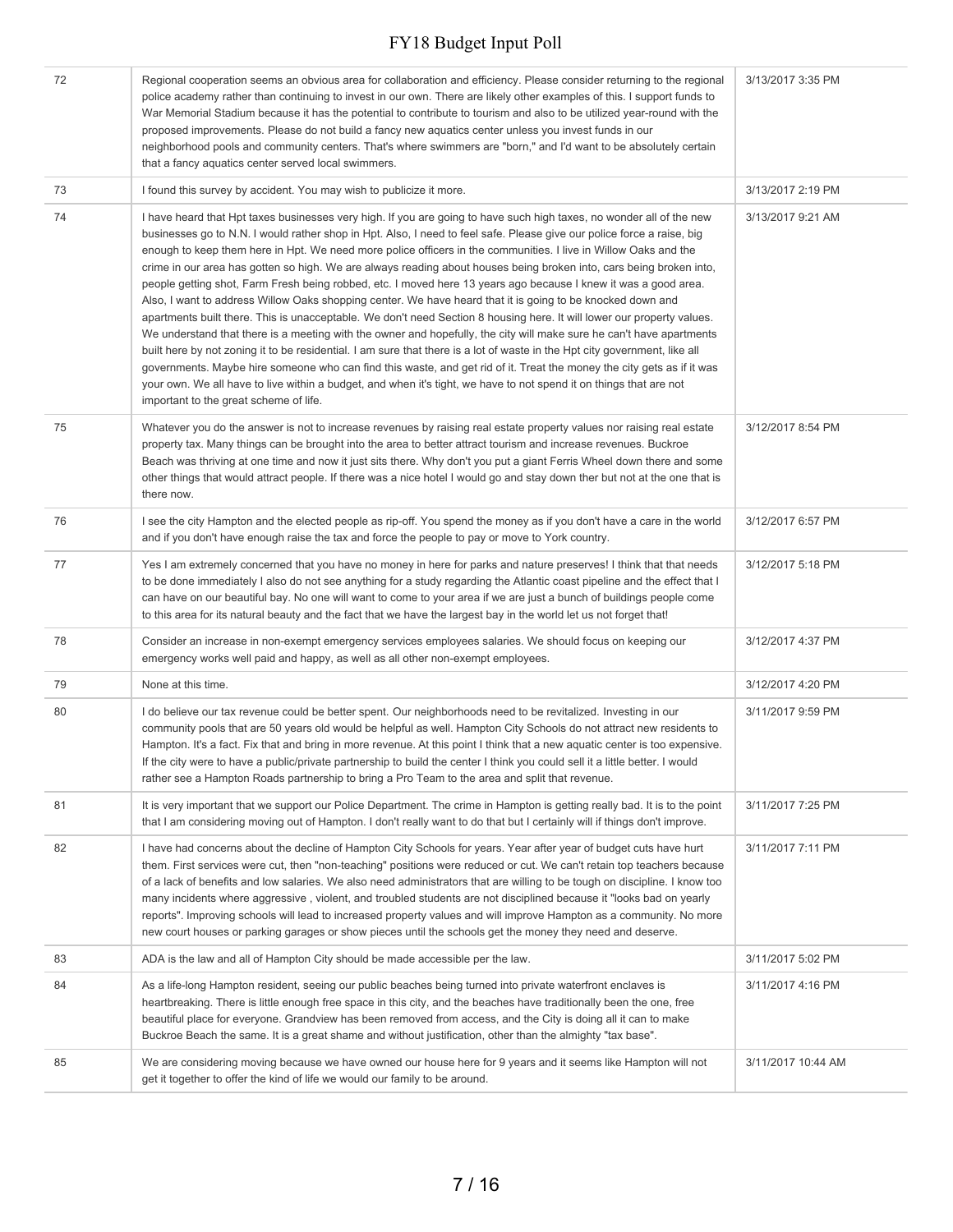| 86 | Before cutting or adding taxes, take a good look and make sure money is not being wasted within city departments.<br>Why does the police chief need so many assistants? That's money that can be used for more patrol men. We don't<br>need any more retail stores in Hampton. We need big businesses that create a significant amount of jobs. A<br>headquarters of some sort. There aren't but so many grocery stores I am going to shop at. I like what's happening at<br>Buckroe Beach but expanding it right now does not seem like a priority. Money needs to continue to be spent on the<br>schools and police department.                                                                                                                                                                                                                                                                                                                                                                                                                                                                                                                                                                                                                                                                                                                                                                                                                                                                                                                                                                                                                                                                                                                                                                                                                                                                                                                                                                                                                                                     | 3/11/2017 7:48 AM  |
|----|---------------------------------------------------------------------------------------------------------------------------------------------------------------------------------------------------------------------------------------------------------------------------------------------------------------------------------------------------------------------------------------------------------------------------------------------------------------------------------------------------------------------------------------------------------------------------------------------------------------------------------------------------------------------------------------------------------------------------------------------------------------------------------------------------------------------------------------------------------------------------------------------------------------------------------------------------------------------------------------------------------------------------------------------------------------------------------------------------------------------------------------------------------------------------------------------------------------------------------------------------------------------------------------------------------------------------------------------------------------------------------------------------------------------------------------------------------------------------------------------------------------------------------------------------------------------------------------------------------------------------------------------------------------------------------------------------------------------------------------------------------------------------------------------------------------------------------------------------------------------------------------------------------------------------------------------------------------------------------------------------------------------------------------------------------------------------------------|--------------------|
| 87 | Some of these were difficult to vote on because there were several things rolled into one topic and needed more<br>information. Next time can you set it up so that you can click on the topic and get more information if you wanted it?<br>Especially why spending this money is thought to be beneficial for that specific issue. A lot of those questions made<br>me feel like we can't get businesses into places that need to be occupied without doing all the front work - is this<br>normal? What businesses do we plan on coming in? It seems like we only get retail and what other close cites already<br>have. I don't shop in Hampton stores - people are very rude here. That's no a lot of future for our kids who are getting<br>ready to go to work. The city isn't safe, I am glad you are increasing the number of officers! We need to increase their<br>salary also. You listed such and such "corridors". I am not exactly sure what each corridor entails, from where to<br>where on street maps. Again a link would have been great! Also about the neighborhood outdoor pools, aren't they<br>private pools and you have to pay a high seasonal fee to belong? If P&R were taking them over then I would have put<br>that at a higher priority. They should be able to pay for themselves or raise the money to fix those pools. BUT I think<br>there need to be a plethora of opportunities for people to learn to swim which is why I would be ok with spending the<br>money if P&R took them over or had a joint use agreement such as no charge for summer camps to use the facilities<br>for free swim and to teach them swim lessons. I am excited about the potential aquatics facility! For EMS and<br>ambulance rides, I think for life threatening situations - no breathing, no pulse, severe bleeding, unconsciousness<br>there should not be a charge - that's what the ambulance is there for. I also think that for people that repeatedly call on<br>EMS more than 2 times a month should be personally charged a higher fee than a co-pay. | 3/11/2017 6:37 AM  |
| 88 | It would be appreciated by a Hampton homeowner and TAX payer if the council would listen to us instead of ignoring<br>us. AND yes that is what we feel! You want more tax revenue, then STOP approving subsidized housing, i.e.<br>Wilsondale and that is just ONE of many in the city. The apartments between Queen and Settlers Landing that were<br>supposed to have businesses on the first floor, what the hell were you thinking when you decided to make it all<br>apartments and for go the businesses? Why to I feel that George Wallace is still the city manager. Who in the world<br>thought that the way Town Center was laid out was a good idea??? Have any of you council members ever tried to<br>drive there??? It's a mess!!! When I moved here 20 years ago, I planned on making this my FOREVER home. NO<br>longer do I think that, HAMPTON, you have let me down. : (                                                                                                                                                                                                                                                                                                                                                                                                                                                                                                                                                                                                                                                                                                                                                                                                                                                                                                                                                                                                                                                                                                                                                                                           | 3/10/2017 8:05 PM  |
| 89 | Cut back on beautification projects.                                                                                                                                                                                                                                                                                                                                                                                                                                                                                                                                                                                                                                                                                                                                                                                                                                                                                                                                                                                                                                                                                                                                                                                                                                                                                                                                                                                                                                                                                                                                                                                                                                                                                                                                                                                                                                                                                                                                                                                                                                                  | 3/10/2017 7:46 PM  |
| 90 | Employees-- pay -- increases                                                                                                                                                                                                                                                                                                                                                                                                                                                                                                                                                                                                                                                                                                                                                                                                                                                                                                                                                                                                                                                                                                                                                                                                                                                                                                                                                                                                                                                                                                                                                                                                                                                                                                                                                                                                                                                                                                                                                                                                                                                          | 3/10/2017 7:25 PM  |
| 91 | Between the high taxes and the criminal activity in Hampton it is increasing harder to love this city. I have lived here<br>for fifty eight years and it had been going down hill for years. It is very sad that hearing gun shots is becoming a<br>constant. Is that normal? I think not. Bring safety back to our neighborhoods. I have paid enough taxes in my life time<br>that I should be entitled to a feeling of safety. Prioritiesare mine so different from the powers that be.                                                                                                                                                                                                                                                                                                                                                                                                                                                                                                                                                                                                                                                                                                                                                                                                                                                                                                                                                                                                                                                                                                                                                                                                                                                                                                                                                                                                                                                                                                                                                                                             | 3/10/2017 6:54 PM  |
| 92 | Please address the flooding and CLI mm are controlled iss                                                                                                                                                                                                                                                                                                                                                                                                                                                                                                                                                                                                                                                                                                                                                                                                                                                                                                                                                                                                                                                                                                                                                                                                                                                                                                                                                                                                                                                                                                                                                                                                                                                                                                                                                                                                                                                                                                                                                                                                                             | 3/10/2017 2:15 PM  |
| 93 | Approve the large Aquatic Center! Don't make kids learn to swim in the bay or ocean. There is alot of revenue to be<br>made. Swim families will pay to use a better facility!                                                                                                                                                                                                                                                                                                                                                                                                                                                                                                                                                                                                                                                                                                                                                                                                                                                                                                                                                                                                                                                                                                                                                                                                                                                                                                                                                                                                                                                                                                                                                                                                                                                                                                                                                                                                                                                                                                         | 3/10/2017 1:00 PM  |
| 94 | A new social services building is needed. We have the oldest and most run down building in the Hampton Roads are.<br>People are constantly getting sick due to mold. We do not have the space to expand for the need of new case<br>managers which leaves the workers over worked and unhappy about coming to work. Our systems shut down at least<br>twice a day because we cannot get the support from higher a broadband. Teams are not together which makes<br>communication hard when you have to go across the building to relay a message. Our front office is cramped, dated,<br>and dirty. even our bathrooms look like they did at the old school. This building is infested with bugs and you know this<br>because there is always a dead bug laying in one of the hallways. They have done the best they could but this<br>building is too old to take us into the future. You want the citizens of Hampton happy but they will never be happy if<br>we do not have the proper equipment or facility. For the amount of work that is done here in comparison to the<br>supplies and equipment we have, we have done astounding. But imagine what we could do for our city if we had what<br>we needed to do better and be better?                                                                                                                                                                                                                                                                                                                                                                                                                                                                                                                                                                                                                                                                                                                                                                                                                                         | 3/10/2017 12:52 PM |
| 95 | Insure that police have very high quality ballistic gear, such as ones that resist rifle fire, additional plates, etc. (sorry if I<br>don't know all the exactly correct terms). Provide rifles or enough equipment allowance to cover them (over and above<br>the amount usually needed for clothing), additionally, fund trading for officers who wish to use rifles. Thank you.                                                                                                                                                                                                                                                                                                                                                                                                                                                                                                                                                                                                                                                                                                                                                                                                                                                                                                                                                                                                                                                                                                                                                                                                                                                                                                                                                                                                                                                                                                                                                                                                                                                                                                    | 3/10/2017 12:36 PM |
| 96 | As a city employee, I see the need to continue to upgrade the community and instill pride. Crime needs to be reduced<br>and people need to feel safe being able to move about freely. A few cents increase should not affect the masses.                                                                                                                                                                                                                                                                                                                                                                                                                                                                                                                                                                                                                                                                                                                                                                                                                                                                                                                                                                                                                                                                                                                                                                                                                                                                                                                                                                                                                                                                                                                                                                                                                                                                                                                                                                                                                                              | 3/10/2017 12:35 PM |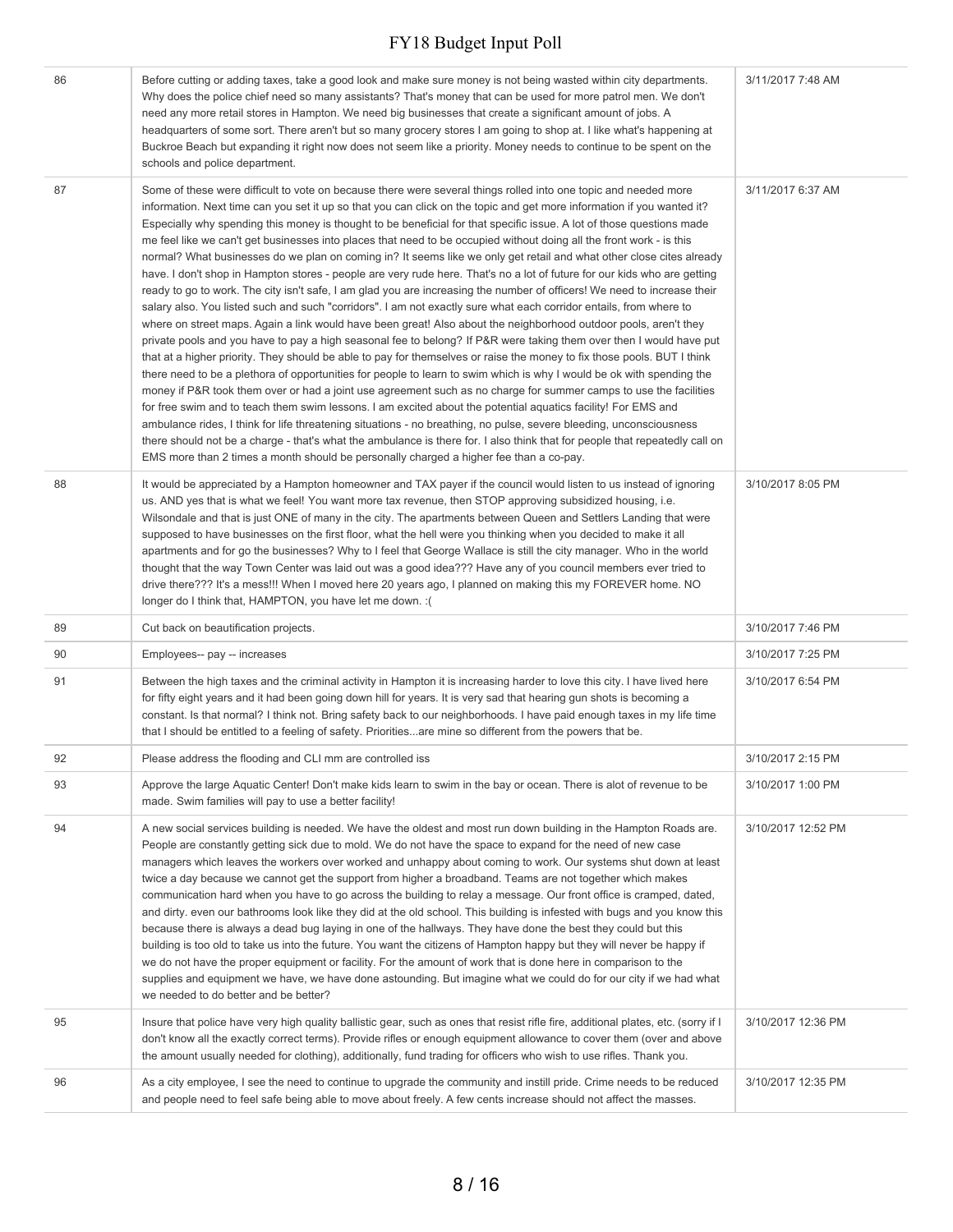| 97  | The city needs to insure that their employees are compensated for all the work they do to keep the city running<br>efficiently. The Police need additional manpower and training. The schools need to be adequately funded, so our<br>children are competitive with other cities. We don't need to duplicate services that are already available in the city or in<br>Newport News. There should not be a need for an aquatic center in Hampton.                                                                                                                                                                                                                                                                                                                                                                                                                                                                                                                                                                                                                                                                                                                                                                                                                                                                                                                                                                                                                                                                                                                                                                                                                                                                                                                                                                                                                                                                                                                                                                                            | 3/10/2017 12:27 PM |
|-----|---------------------------------------------------------------------------------------------------------------------------------------------------------------------------------------------------------------------------------------------------------------------------------------------------------------------------------------------------------------------------------------------------------------------------------------------------------------------------------------------------------------------------------------------------------------------------------------------------------------------------------------------------------------------------------------------------------------------------------------------------------------------------------------------------------------------------------------------------------------------------------------------------------------------------------------------------------------------------------------------------------------------------------------------------------------------------------------------------------------------------------------------------------------------------------------------------------------------------------------------------------------------------------------------------------------------------------------------------------------------------------------------------------------------------------------------------------------------------------------------------------------------------------------------------------------------------------------------------------------------------------------------------------------------------------------------------------------------------------------------------------------------------------------------------------------------------------------------------------------------------------------------------------------------------------------------------------------------------------------------------------------------------------------------|--------------------|
| 98  | I am all for having a strong police force, however I am not in favor of city vehicles being driven home every day as far<br>away as Williamsburg and Isle of Wight. This has to cost the city a small fortune in gas and vehicle maintenance.                                                                                                                                                                                                                                                                                                                                                                                                                                                                                                                                                                                                                                                                                                                                                                                                                                                                                                                                                                                                                                                                                                                                                                                                                                                                                                                                                                                                                                                                                                                                                                                                                                                                                                                                                                                               | 3/10/2017 10:45 AM |
| 99  | Wish more money would go towards Phoebus                                                                                                                                                                                                                                                                                                                                                                                                                                                                                                                                                                                                                                                                                                                                                                                                                                                                                                                                                                                                                                                                                                                                                                                                                                                                                                                                                                                                                                                                                                                                                                                                                                                                                                                                                                                                                                                                                                                                                                                                    | 3/10/2017 9:40 AM  |
| 100 | Its sad to see other areas in Hampton Roads fly past Hampton in progress. Going to Newport News anymore is no<br>big deal to me, especially if I have to consider dealing with the traffic at Coliseum Central. Time for Hampton to be<br>bolderwe've been stagnate and old-school for a long time and the local communities are far-surpassing us, with<br>perhaps Portsmouth being the exception. I would consider using the green space behind the new court house as a<br>concert venue or AA-baseball type venue. I'm sure downtown businesses/restaurants would see a pickup in revenue<br>by bringing people downtown. War Memorial is quaint enough, but since it has been decided to renovate that facility, I<br>feel a huge opportunity was missed to get a niche market downtown. A concert venue is still possible in the real estate<br>behind the courthouse I belief.                                                                                                                                                                                                                                                                                                                                                                                                                                                                                                                                                                                                                                                                                                                                                                                                                                                                                                                                                                                                                                                                                                                                                       | 3/10/2017 9:01 AM  |
| 101 | I didn't see much about improving our schools. How are we addressing declining behavior among some students? If<br>you want property values to increase, improving schools is one way to do it, although it may take time.                                                                                                                                                                                                                                                                                                                                                                                                                                                                                                                                                                                                                                                                                                                                                                                                                                                                                                                                                                                                                                                                                                                                                                                                                                                                                                                                                                                                                                                                                                                                                                                                                                                                                                                                                                                                                  | 3/10/2017 8:58 AM  |
| 102 | This poll is an asset to the budget planning process.                                                                                                                                                                                                                                                                                                                                                                                                                                                                                                                                                                                                                                                                                                                                                                                                                                                                                                                                                                                                                                                                                                                                                                                                                                                                                                                                                                                                                                                                                                                                                                                                                                                                                                                                                                                                                                                                                                                                                                                       | 3/10/2017 8:57 AM  |
| 103 | Earlier mentioned funding or helping schools form academies, My daugther will be attending Kecoughtan High School<br>next year and after sitting in on the iinformation session about these forced academies it made we think about moving<br>out of Hampton. I strongly do not agree with these forced academeies. You are dumming down the schools to the<br>lowest level students. PLEASE rethink this postion as it will put our high acheiving students at a disadvantage to<br>students in other school systems when applying for college. Any money spent of this is a waste of money !!!!!                                                                                                                                                                                                                                                                                                                                                                                                                                                                                                                                                                                                                                                                                                                                                                                                                                                                                                                                                                                                                                                                                                                                                                                                                                                                                                                                                                                                                                          | 3/10/2017 7:26 AM  |
| 104 | Why was nothing about public education mentioned? That should be high priority.                                                                                                                                                                                                                                                                                                                                                                                                                                                                                                                                                                                                                                                                                                                                                                                                                                                                                                                                                                                                                                                                                                                                                                                                                                                                                                                                                                                                                                                                                                                                                                                                                                                                                                                                                                                                                                                                                                                                                             | 3/10/2017 1:25 AM  |
| 105 | Made comments on previous question that may be appropriate here. See earlier question. Safety if important.<br>Increasing police officers is good but allow them to serve and protect the neighborhoods. Actions taken by the city<br>management must improve the appearance and services to all citizens. As part of a city wide curb appeal, existing<br>ordinances and codes need to be enforced and when appropriate, add new ordinances, codes, regulations that will<br>help make our city a desirable place. This not only applies to homeowners, but to non-caring/slum landlords who<br>usually do not reside in neglected area. The city needs to be cleaned up. City management actions need to support<br>the goal of attracting taxpaying individuals. To that end, what are the non-ethnic characteristics of individuals targeted<br>to come live in our city. (i.e., income level, etc.) If the goals for the city are not clear, it will be a hit or miss in achieving<br>them. Hampton needs more individuals feeding into the revenues and supportive of projects and programs that do not<br>limit access to the 'gems' (beaches, paks etc.) of the city for all citizens. There are two developments in Hampton that<br>raise questions regarding the thinking behind the decision to approve their locations. One is the hideous building that<br>is going up at the corner of Todds Lane and Aberdeen Rd. How does it fit in with Coliseum Central? A massive<br>industrial building in that location does nothing toward the beautification/appeal of the area. Why wasn't this building<br>approved for the Magruder area which would be an appropriate location even if the term e-commerce is attached?<br>The other development is the grocery store at one of the worse locations-- as you exit the interstate and enter one of<br>the busiest roads on the peninsula (Mercury Blvd) My comments are without benefit of information known to city<br>management. However, Hampton is becoming less attractive. | 3/9/2017 11:48 PM  |
| 106 | Many feral cats running around. Would love more information on a Trap-Neuter-Return program, some volunteer<br>programs and some after school/summer school type recreation areas for our kids. Phoebus has no parks for our kids<br>or dogs.                                                                                                                                                                                                                                                                                                                                                                                                                                                                                                                                                                                                                                                                                                                                                                                                                                                                                                                                                                                                                                                                                                                                                                                                                                                                                                                                                                                                                                                                                                                                                                                                                                                                                                                                                                                               | 3/9/2017 11:15 PM  |
| 107 | Please build a better skate park. We have been asking for a new park for years. If you look at all the surrounding<br>cities. They all have new and updated skate parks and Woodland is years old and needs a new look.                                                                                                                                                                                                                                                                                                                                                                                                                                                                                                                                                                                                                                                                                                                                                                                                                                                                                                                                                                                                                                                                                                                                                                                                                                                                                                                                                                                                                                                                                                                                                                                                                                                                                                                                                                                                                     | 3/9/2017 7:39 PM   |
| 108 | Thank you for opening this up to comment from your citizens.                                                                                                                                                                                                                                                                                                                                                                                                                                                                                                                                                                                                                                                                                                                                                                                                                                                                                                                                                                                                                                                                                                                                                                                                                                                                                                                                                                                                                                                                                                                                                                                                                                                                                                                                                                                                                                                                                                                                                                                | 3/9/2017 6:20 PM   |
| 109 | Please please please find a way to use litigation against the current owners of the Willow Oaks Shopping Center if<br>they refuse to sell or make drastic improvements.                                                                                                                                                                                                                                                                                                                                                                                                                                                                                                                                                                                                                                                                                                                                                                                                                                                                                                                                                                                                                                                                                                                                                                                                                                                                                                                                                                                                                                                                                                                                                                                                                                                                                                                                                                                                                                                                     | 3/9/2017 3:43 PM   |
| 110 | Thanks for the opportunity to provide feedback. We feel that our voices are being heard and that what we want<br>matters!                                                                                                                                                                                                                                                                                                                                                                                                                                                                                                                                                                                                                                                                                                                                                                                                                                                                                                                                                                                                                                                                                                                                                                                                                                                                                                                                                                                                                                                                                                                                                                                                                                                                                                                                                                                                                                                                                                                   | 3/9/2017 3:27 PM   |
| 111 | Improve amenities which will entice more and new residents to invest in the city. If it is a beautiful and well cared for<br>city, people will come regardless of the tax rates. People need to want to live someplace before they will move there.<br>Tax revenue needs to support all areas of the city but with an emphasis on downtown, a healthy downtown will<br>encourage infill development and investment elsewhere in the city.                                                                                                                                                                                                                                                                                                                                                                                                                                                                                                                                                                                                                                                                                                                                                                                                                                                                                                                                                                                                                                                                                                                                                                                                                                                                                                                                                                                                                                                                                                                                                                                                   | 3/9/2017 2:37 PM   |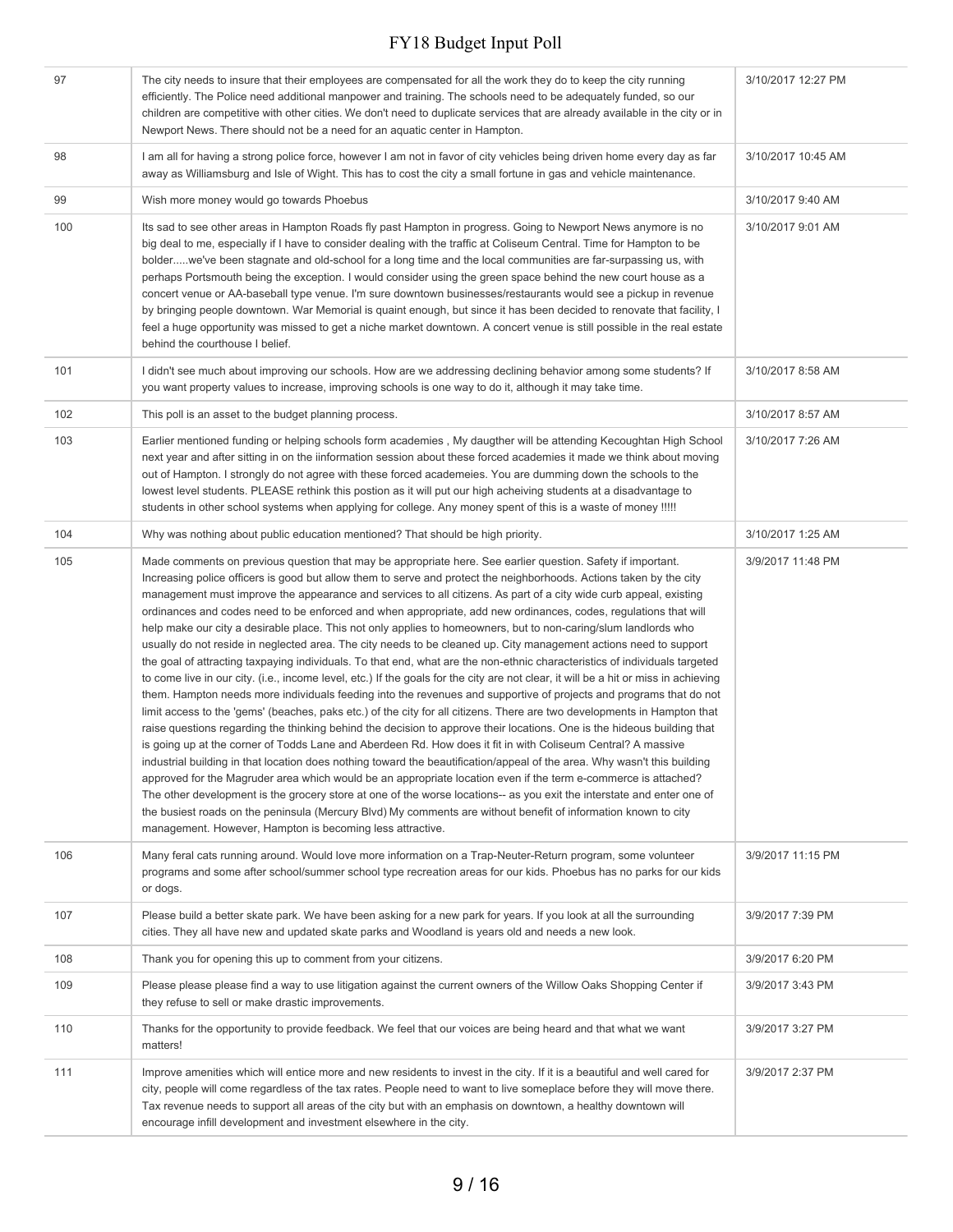| 112 | We need money invested in our communities. We need outlets for our youth. The community centers in the city are in<br>need of renovations. We need the children to have role models to emulate. Our Black youth need to see their own kind<br>in police and fire uniforms, helping their families and themselves. We need to work on improving the relationships<br>between our young black men and women with the police departments. We need to hold our police and fire<br>department accountable for malice and egregious acts against minorities. Stop wasting the taxpayers' time and money<br>on committees to address these problems. The citizens are tired of being pacified. We need progress, not lip service.                                                                                                                                                                                                                                                                                                                                                                                                                                                                                                                                                                                                                                                                                                                             | 3/9/2017 2:17 PM  |
|-----|--------------------------------------------------------------------------------------------------------------------------------------------------------------------------------------------------------------------------------------------------------------------------------------------------------------------------------------------------------------------------------------------------------------------------------------------------------------------------------------------------------------------------------------------------------------------------------------------------------------------------------------------------------------------------------------------------------------------------------------------------------------------------------------------------------------------------------------------------------------------------------------------------------------------------------------------------------------------------------------------------------------------------------------------------------------------------------------------------------------------------------------------------------------------------------------------------------------------------------------------------------------------------------------------------------------------------------------------------------------------------------------------------------------------------------------------------------|-------------------|
| 113 | Increase police to keep residents feeling safe. Clean up neighborhoods by enforcing City ordinances. Improve schools.<br>This will make families want to live and stay in Hampton. Security, education and clean environment is where people<br>want to live.                                                                                                                                                                                                                                                                                                                                                                                                                                                                                                                                                                                                                                                                                                                                                                                                                                                                                                                                                                                                                                                                                                                                                                                          | 3/9/2017 2:04 PM  |
| 114 | Does Hampton have team in place that looks for government grants? How can robotics be used to fulfill city services?<br>Citizens may be budget conscious, but will pay for good food, good fun and address needs of needy. Thank you D. J.<br>Jones                                                                                                                                                                                                                                                                                                                                                                                                                                                                                                                                                                                                                                                                                                                                                                                                                                                                                                                                                                                                                                                                                                                                                                                                    | 3/9/2017 11:58 AM |
| 115 | Thanks for your hard work.                                                                                                                                                                                                                                                                                                                                                                                                                                                                                                                                                                                                                                                                                                                                                                                                                                                                                                                                                                                                                                                                                                                                                                                                                                                                                                                                                                                                                             | 3/9/2017 11:15 AM |
| 116 | Make city more walk-able, bike friendly, child/family friendly. Reduce speed limits in neighborhoods to 25 mph to make<br>them all safer. Have better notification to citizens and other areas outside of Hampton for advertising of events so more<br>people will know about them and come (not just hear about things after they happened). More street lights. Market the<br>benefits of living in Hampton compared to other localities, right in the center of all other cities, small beaches, all of<br>Hampton roads is easily accessible, very integrated city, great neighborhoods etc. Make it a destination!! Have more<br>beach rentals (like Cape Charles to attract tourists) Try to find ways to keep young people here- everyone graduates<br>from high school and leaves- we need more young people to stay to make the city vibrant. Place low income families<br>into existing housing and single family homes, not into large apartment complexes throughout the city where it leads<br>to crime and bad areas of town. Please build more small new homes that are affordable to lower eincome families and<br>replace aging homes with new small homes not just large mansions and million dollar homes while the rest of<br>neighborhoods are aging and becoming neglected. Fox Hill/Willow Oaks needs a community center!! (either in<br>Golsnold's Park or the old WEST building could be used in Willow Oaks shopping center! | 3/9/2017 10:59 AM |
| 117 | As I said earlier, we need to focus city resources on having the best schools and safe neighborhoods. People are<br>leaving this city because of poor schools and high crime. That should be the number one priority of Hampton. No one<br>wants to live or say in a city with poor schools and high crime.                                                                                                                                                                                                                                                                                                                                                                                                                                                                                                                                                                                                                                                                                                                                                                                                                                                                                                                                                                                                                                                                                                                                            | 3/9/2017 10:55 AM |
| 118 | Fully fund school budget, police and fire budgets.                                                                                                                                                                                                                                                                                                                                                                                                                                                                                                                                                                                                                                                                                                                                                                                                                                                                                                                                                                                                                                                                                                                                                                                                                                                                                                                                                                                                     | 3/9/2017 10:45 AM |
| 119 | none                                                                                                                                                                                                                                                                                                                                                                                                                                                                                                                                                                                                                                                                                                                                                                                                                                                                                                                                                                                                                                                                                                                                                                                                                                                                                                                                                                                                                                                   | 3/9/2017 10:38 AM |
| 120 | We really need an Olympic size pool in Hampton similar to Midtown Pool on Jefferson Ave in Newport News!                                                                                                                                                                                                                                                                                                                                                                                                                                                                                                                                                                                                                                                                                                                                                                                                                                                                                                                                                                                                                                                                                                                                                                                                                                                                                                                                               | 3/9/2017 8:34 AM  |
| 121 | Love Hampton! Thank you!                                                                                                                                                                                                                                                                                                                                                                                                                                                                                                                                                                                                                                                                                                                                                                                                                                                                                                                                                                                                                                                                                                                                                                                                                                                                                                                                                                                                                               | 3/9/2017 8:29 AM  |
| 122 | Property values have decreased, flood insurance and zones have increased. Pay attention to our waterways and<br>protect the citizens of the city from flooding and high cost of flood insurance. Since the city has not been maintaining<br>waterways the tides have risen and causing more flooding then homes are being placed in higher flood zones. Now<br>the flood insurance has doubled or tripled to many families and the cost is rising. Look also at the shoppings centers<br>sitting vacant or becoming a ghost town. Many businesses are leaving or relocating outside of Hampton. What are you<br>doing to keep or attract new business? Mercury Blvd is looking empty as well as Fox Hill. What is the city doing to help<br>existing business owners, attract new business and make Hampton a safer place?                                                                                                                                                                                                                                                                                                                                                                                                                                                                                                                                                                                                                             | 3/8/2017 10:29 PM |
| 123 | No mention was made of Hampton's school system. It is terrible! Check out Yorktown and what they have to offer.<br>Yorktown is clean, safe, a good school system, low property taxes, is not beautiful and a place where everyone wants<br>to live                                                                                                                                                                                                                                                                                                                                                                                                                                                                                                                                                                                                                                                                                                                                                                                                                                                                                                                                                                                                                                                                                                                                                                                                     | 3/8/2017 9:28 PM  |
| 124 | I believe that residential neighborhoods that are not adequately lighted should be addressed. Leave this to the<br>residents of said neighborhoods to call the city 311 line to make claims.                                                                                                                                                                                                                                                                                                                                                                                                                                                                                                                                                                                                                                                                                                                                                                                                                                                                                                                                                                                                                                                                                                                                                                                                                                                           | 3/8/2017 8:54 PM  |
| 125 | No acquatic center! Use private funds. Coliseum area is too congested!                                                                                                                                                                                                                                                                                                                                                                                                                                                                                                                                                                                                                                                                                                                                                                                                                                                                                                                                                                                                                                                                                                                                                                                                                                                                                                                                                                                 | 3/8/2017 8:51 PM  |
| 126 | Community pools all around Hampton are in disrepair, bring them up to standards will assist the community as a<br>whole and will continue to be a community asset if funds are allowed to repair them                                                                                                                                                                                                                                                                                                                                                                                                                                                                                                                                                                                                                                                                                                                                                                                                                                                                                                                                                                                                                                                                                                                                                                                                                                                  | 3/8/2017 7:28 PM  |
| 127 | Please find a way to fund the broadcast of the Hampton Holly Days parade this year                                                                                                                                                                                                                                                                                                                                                                                                                                                                                                                                                                                                                                                                                                                                                                                                                                                                                                                                                                                                                                                                                                                                                                                                                                                                                                                                                                     | 3/8/2017 7:07 PM  |
| 128 | Tax RVS. No excuse for them being lodged in the city without paying taxes since the city is cash-strapped. It's time for<br>all area cities to begin thinking about taxing or surcharging fees for apartment dwellers and other renters. We cannot<br>afford to indefinitely put the burden of a city's taxes on the homebuyer. Renters live and use city services, too. If this<br>should ever be done, it would require a regional co-operative effort of the cities. The other option is to increase taxes<br>on apartments. Rents are spiraling out of control and may eventually require city rent control boards. Seems very<br>profitable to owners of apartments investment-wise. Just a suggestion for future thought.                                                                                                                                                                                                                                                                                                                                                                                                                                                                                                                                                                                                                                                                                                                        | 3/8/2017 4:55 PM  |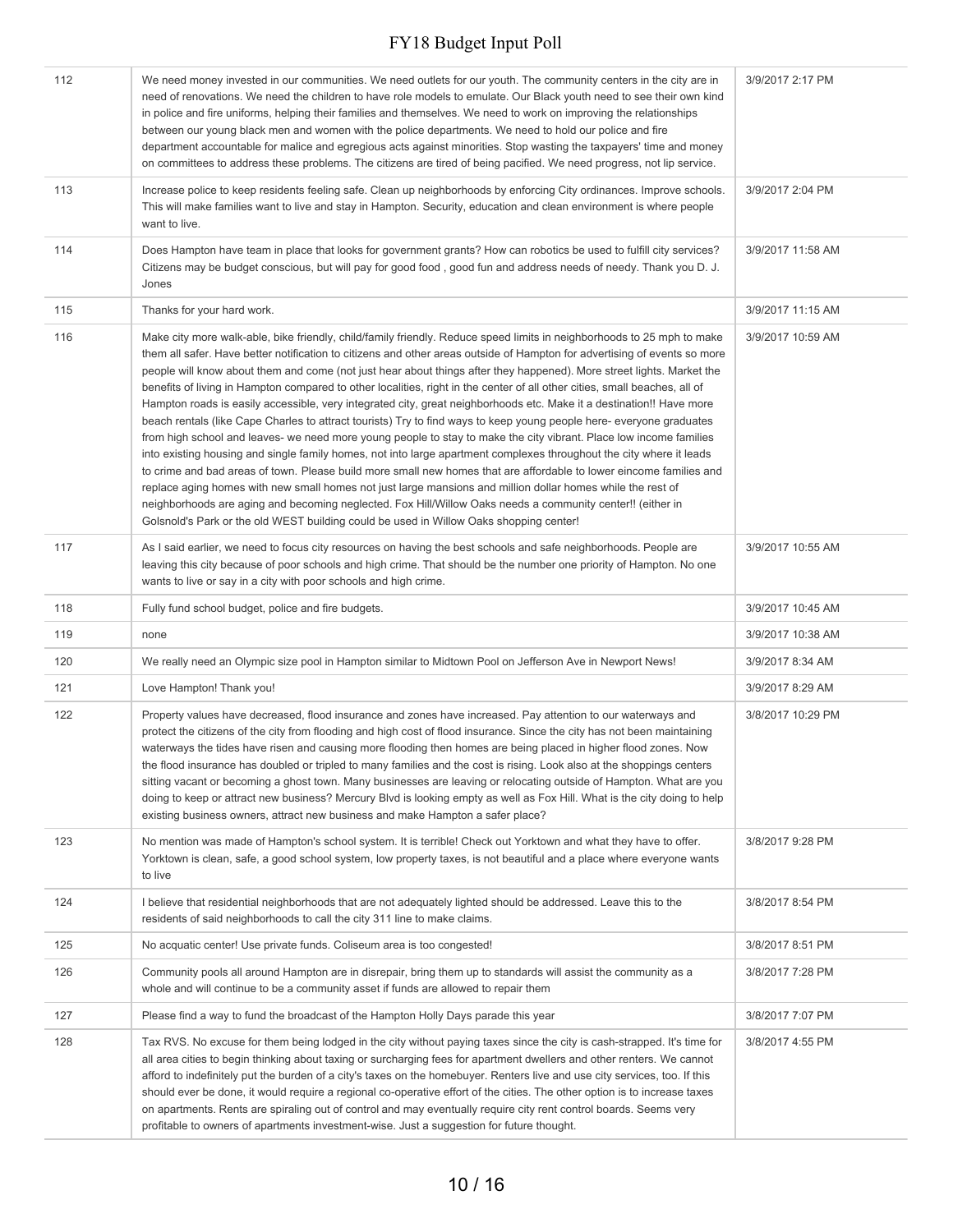| 129 | yes give the employees 5 % this year and help the parks dept find a new place there compound is a health haz why<br>dont you folks go out and look at there place of work then you will see where to spend our tax dollars                                                                                                                                                                                                                                                                                                                                                                                                                                                                         | 3/8/2017 4:10 PM  |
|-----|----------------------------------------------------------------------------------------------------------------------------------------------------------------------------------------------------------------------------------------------------------------------------------------------------------------------------------------------------------------------------------------------------------------------------------------------------------------------------------------------------------------------------------------------------------------------------------------------------------------------------------------------------------------------------------------------------|-------------------|
| 130 | I forgot to put this earlierI really wish the city could improve their snow treatment/plowing services! I feel like a lot of<br>this could be solved by better training, and putting better salt down before the snow starts. It's bad for everyone when<br>the city has to shut down for 3 days. But overall we really like living in Hampton! :)                                                                                                                                                                                                                                                                                                                                                 | 3/8/2017 3:41 PM  |
| 131 | The Kecoughtan corridor project has been a failure. Hampton Redevelopment owns lots and lots of property along<br>Keoughtan but "cannot" find developers to undertake any projects for new businesses?? Kecoughtan has not had one<br>new business, retail or restaurant establishment in over 12 years. And still has lots of dilapidated and abandonded<br>business buildings. Why can we not find developers to build brand new small strip malls or restaurants, sit down or<br>fast food, or other new retail? The area is dead! Much more effort by the city needs to be put forth to get new growth<br>in this area. You do not get much taxes from those abandonded and dilapidated sites. | 3/8/2017 3:32 PM  |
| 132 | Reduce funding to the Peninsula Airport Commission. Hampton Roads Transit needs to raise their fares to cover<br>excess spending, and not place their overruns on the city budget.                                                                                                                                                                                                                                                                                                                                                                                                                                                                                                                 | 3/8/2017 2:41 PM  |
| 133 | I do understand the city's position with the need to replace equipment for trash pick up, however the trash service in<br>the past year has gotten terrible. Not only does bad weather throw the schedule off, but now almost weekly the pick up<br>service is way behind. The city may wish to look at that prior to increasing the fees. A lot of people feel that they don't<br>get with they are paying for now.                                                                                                                                                                                                                                                                               | 3/8/2017 2:26 PM  |
| 134 | I continue to have great concern about a city that has one of the highest tax rates in the state and depends more on<br>real estate taxes than most other areas in the state. For a city that is suppose to be the oldest community in the<br>country this represents poor management not to have more attractions to attract businesses (and taxes) and tourist.<br>Even what is here is not promoted such as St Johns Episcopal church on Queen Street;                                                                                                                                                                                                                                          | 3/8/2017 1:46 PM  |
| 135 | Beautifucation projects are necessary but should be at minimum priority. Focus on safety issues and quality of life to<br>bring in new residents. Currently our city doesn't have the appeal to justify trying to build \$400,000+ homes. Work to<br>improve our city and then possibly we will be in position to attract higher dollar homeowners.                                                                                                                                                                                                                                                                                                                                                | 3/8/2017 1:28 PM  |
| 136 | Stop building cheap, low income housing.                                                                                                                                                                                                                                                                                                                                                                                                                                                                                                                                                                                                                                                           | 3/8/2017 1:12 PM  |
| 137 | I pay a lot for garbage pickup services, but I don't put out much and only biweekly. Is there any way to only charge us<br>for the times we have garbage and recycle pickup.                                                                                                                                                                                                                                                                                                                                                                                                                                                                                                                       | 3/8/2017 12:16 PM |
| 138 | Eason Park Walking Trail needs budget improvements.                                                                                                                                                                                                                                                                                                                                                                                                                                                                                                                                                                                                                                                | 3/8/2017 11:55 AM |
| 139 | This survey is a joke. How can you adequately gage results when this survey will allow you to continue to do new<br>surveys? I have filled this FY18 Budget Input Poll out multiple times. The City is wasting money on these surveys<br>which give a falsehood that the City cares about the resident input. This survey does not give realistic selections /<br>opinions from residents.                                                                                                                                                                                                                                                                                                         | 3/8/2017 11:45 AM |
| 140 | 1. Increase the trash rate slightly and decrease the bulk pickup to every other week like Newport News. 2. Increase<br>revenue through user fees (RV tax, boat tax, cigarette tax, etc.). 3. Increase revenue through red light cameras and<br>send tickets for violations (hold people accountable when they don't follow the law). 3. Increase revenue through<br>selling advertisements on billboards, benches, or anywhere a sign can be placed. 4. Increase city employee salaries<br>so that people will stay. Hampton pays less than other cities in the Hampton Roads area. 5. Have parents pay more<br>tax if they have children in public schools.                                       | 3/8/2017 11:15 AM |
| 141 | Hampton has plenty of Parks, community centers, swimming pools, basketball courts, tennis courts, and two Golf<br>courses, why not one shooting range? I am sure that a well maintained shooting range would pay for itself in short<br>order, although most of the other items on this list, do not. Thanks,                                                                                                                                                                                                                                                                                                                                                                                      | 3/8/2017 11:03 AM |
| 142 | We do not need an aquatics center for a very small number of users, not the additional hotels for hoped for visitors.<br>Reduce costs for city facilities and have more events at a lower cost thereby keeping the income approximately the<br>same. I don't know how a family with two or more children can afford some of these events.                                                                                                                                                                                                                                                                                                                                                          | 3/8/2017 10:41 AM |
| 143 | Great jobKeep up the good work !                                                                                                                                                                                                                                                                                                                                                                                                                                                                                                                                                                                                                                                                   | 3/8/2017 10:34 AM |
| 144 | I didn't see a question for it but compensating city employees competitively should be a priority for quality and<br>consistency of service delivery.                                                                                                                                                                                                                                                                                                                                                                                                                                                                                                                                              | 3/8/2017 9:49 AM  |
| 145 | Please don't nickel and dime our city to death, don't let it die by a thousand cuts. Let's invest in our city and be proud of<br>our history, our present, and our future!                                                                                                                                                                                                                                                                                                                                                                                                                                                                                                                         | 3/8/2017 9:22 AM  |
| 146 | I believe the city is doing a great job, but I feel like we are behind Newport News in attracting tourism, and<br>entertainment/convention group attractions due to our lack of quality large hotels in the area, but I feel that the city is<br>moving in the right direction in this area.                                                                                                                                                                                                                                                                                                                                                                                                       | 3/8/2017 9:16 AM  |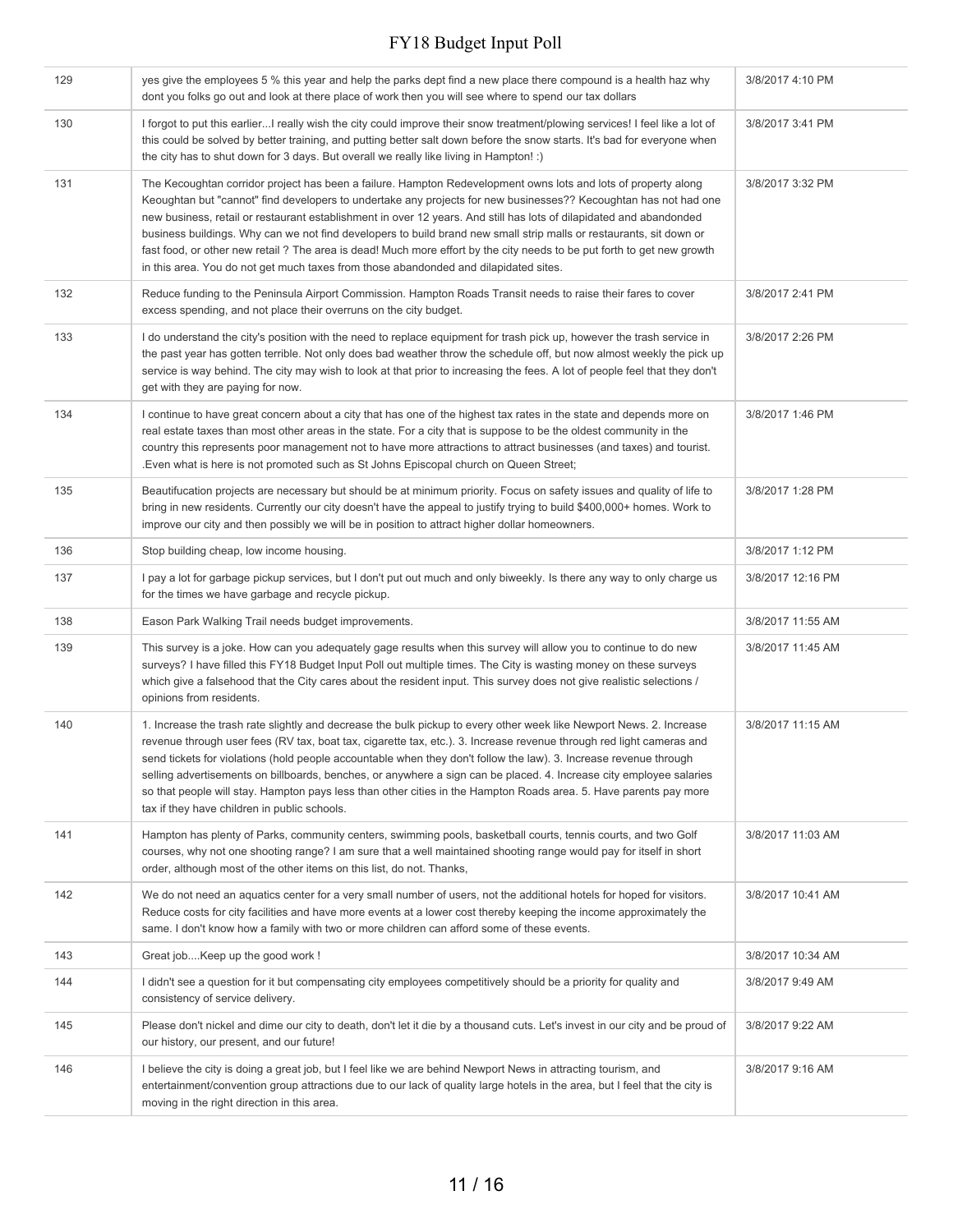| 147 | It seems that the benefits paid to city employees exceed the standard benefits given to employees in the public<br>sector. Many companies have removed pensions and matching 401K benefits. We pay high taxes to help fund the<br>government employees retirements. These high taxes, in addition to the high cost of sending our children to college<br>leave us with no way to fund our own retirement. The city employees might need to consider reducing their benefits<br>just as the public sector has had to do.                                                                                                                                                                                                                                                                                                                                                                                                                                                                                                                                                                                                                                                                                                                                                                       | 3/8/2017 9:12 AM |
|-----|-----------------------------------------------------------------------------------------------------------------------------------------------------------------------------------------------------------------------------------------------------------------------------------------------------------------------------------------------------------------------------------------------------------------------------------------------------------------------------------------------------------------------------------------------------------------------------------------------------------------------------------------------------------------------------------------------------------------------------------------------------------------------------------------------------------------------------------------------------------------------------------------------------------------------------------------------------------------------------------------------------------------------------------------------------------------------------------------------------------------------------------------------------------------------------------------------------------------------------------------------------------------------------------------------|------------------|
| 148 | This survey is weak and biased, a very poor way to gather input from citizens. The questions are structured and<br>answers provided are selected to support particular political positions currently held by City management and<br>employees. I suggest the City hold wages at current levels, and look to cut certain benefits offered by the City that<br>exceed those offered by Hampton's private employers. And the millions it would take to construct and then fund<br>annually a 50M pool make such a plan not even worth considering. I also suggest that the City Council receive in<br>public session a complete and documented report on how much the City pays for the Boo Williams facility and<br>precisely how much the City receives in return. Finally, gathering information about the race and zip code of survey<br>takers clearly is intended to be used by City officials in a racist and classist manner where and when necessary to<br>support or oppose some political position or decision.                                                                                                                                                                                                                                                                       | 3/8/2017 9:11 AM |
| 149 | Thank you for tearing down derelict houses. Please continue to do this.                                                                                                                                                                                                                                                                                                                                                                                                                                                                                                                                                                                                                                                                                                                                                                                                                                                                                                                                                                                                                                                                                                                                                                                                                       | 3/8/2017 9:11 AM |
| 150 | I think if the City invests some of their savings wisely, gets the communities more engaged and involved, provides<br>more outreach and education to residents on the importance of a safe and clean city, and concentrates on having the<br>infrastructure in place to support growth, then we should an economic change in the next five years. We certainly<br>can't expand housing and commercial properties without the proper infrastructure in place.                                                                                                                                                                                                                                                                                                                                                                                                                                                                                                                                                                                                                                                                                                                                                                                                                                  | 3/8/2017 8:41 AM |
| 151 | - Go back to having real estate tax exception (not freezing or deferral) for low income seniors. - Salary increase for City<br>employees, which still falls below other Cities in the area.                                                                                                                                                                                                                                                                                                                                                                                                                                                                                                                                                                                                                                                                                                                                                                                                                                                                                                                                                                                                                                                                                                   | 3/8/2017 8:37 AM |
| 152 | I love Hampton, but sometimes it seems that our tax dollars are spent foolishly or with unrealistic expectations. We are<br>not VA Beach. We are not shaped like VA Beach and we should not try to be like VA Beach. Hampton is a great city<br>with a lot to offer, if we would appreciate what we have and take care of it. Hampton also has a lot of animal lovers -<br>people who truly respect and appreciate animals and their rights. Please look at changing Animal Control hours. When<br>I see a loose dog on a Friday night, I call 311 and am told to call back on Monday if the dog is still loose. That's just<br>ridiculous, thoughtless, and inhumane. We know what can happen to that dog by Monday morning. Can't Hampton &<br>NN work together for weekends? Or something? There are smart people working for Hampton government, I'm sure<br>someone can come up with a better plan. Thank you for your interest in our opinions, your time, and your<br>consideration. Please be very thoughtful in this process and remember that Hampton is made up of people from all<br>walks of life and a huge range of incomes. We all have to live here, in this beautiful place, together. Let's do what we<br>can to make that work and be a shining examples to other cities. | 3/8/2017 8:31 AM |
| 153 | Provide more opportunities for input and open up the survey sooner rather than after the community meetings, there<br>isn't enough time for people to participate in the online polling. Be intentional about engaging the school board in<br>similar processes and reaching out through the PTA's and to students to provide insight on the community they want<br>to have in the years to come.                                                                                                                                                                                                                                                                                                                                                                                                                                                                                                                                                                                                                                                                                                                                                                                                                                                                                             | 3/8/2017 8:22 AM |
| 154 | Although city council is "At Large" the members need to take responsibility for each of the areas and meet with them to<br>discuss how expenditures are going to affect each area. Wither, Old Wythe, Buckroe, North Phoebus, South Phoebus<br>etc                                                                                                                                                                                                                                                                                                                                                                                                                                                                                                                                                                                                                                                                                                                                                                                                                                                                                                                                                                                                                                            | 3/8/2017 8:06 AM |
| 155 | none.                                                                                                                                                                                                                                                                                                                                                                                                                                                                                                                                                                                                                                                                                                                                                                                                                                                                                                                                                                                                                                                                                                                                                                                                                                                                                         | 3/8/2017 7:22 AM |
| 156 | The aquatic center is a waste ofnresources. Why not provide a baseball/softball facility similar to Stoney Run that<br>could be utilized by AAU organizations for tournaments?                                                                                                                                                                                                                                                                                                                                                                                                                                                                                                                                                                                                                                                                                                                                                                                                                                                                                                                                                                                                                                                                                                                | 3/8/2017 7:11 AM |
| 157 | Charge a small rental fee for the pavillions at buckroe beach. Street lamps placed along Mallory Street to Buckroe<br>beach. Plant median on entire Mallory street. Clean up Phoebus for a more appealing effect for tourists coming to Fort<br>Monroe and Buckroe Beach.                                                                                                                                                                                                                                                                                                                                                                                                                                                                                                                                                                                                                                                                                                                                                                                                                                                                                                                                                                                                                     | 3/8/2017 6:44 AM |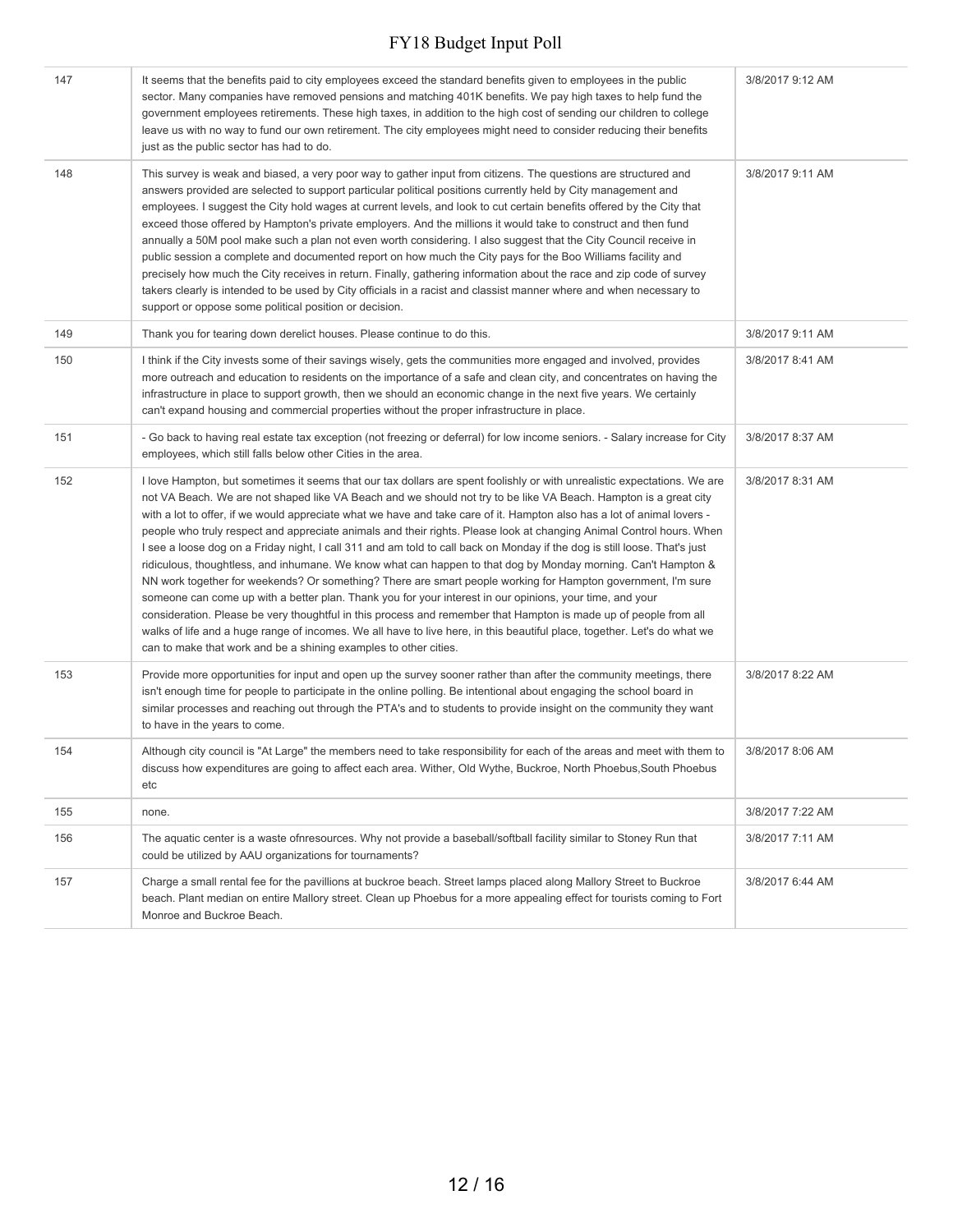| 158 | I would like to see a major expansion on and upscale entertainment area similar to that which Va. beach is working on.<br>We have more than enough restaurants, grocery stores and half or underused shopping centers in the City. We<br>should promote nice, upscale music venues that are well-managed, promote local artists and musicians similar to<br>Norfolk's successful Neon District, be able to attract National touring artists, etc. so we can be a go-to City year round<br>for this sort of thing rather than wait on the Jazz Festival, etc, once a year. We have a lot of vacated properties and<br>plenty of land and we should look into something like this and have top-flight professional management involved<br>provided by a City liaison and private owners. No more hip-hop clubs. Promote higher-end jazz clubs in larger venues.<br>We have to be more competitive with the Southside regarding something along these lines. The City could conduct<br>meeting with promoters, investors, artists both Local and National to see what kind of interest would be generated by<br>regular bookings, reasonable ticket prices, etc. People don't have much to do around here except go to bars or the<br>Coliseum all the time for music. We need some fresh ideas and input because when the City does put on big shows<br>they are usually quite successful. We need to get started because we have a long way to play catch up with the<br>Southside. We can cater to the old-school and jazz community in a very successful way depending on the approach,<br>marketing, location, etc. and still make it affordable as part of a general plan to have a well-run and secured<br>entertainment district.                                                                                               | 3/8/2017 6:41 AM  |
|-----|--------------------------------------------------------------------------------------------------------------------------------------------------------------------------------------------------------------------------------------------------------------------------------------------------------------------------------------------------------------------------------------------------------------------------------------------------------------------------------------------------------------------------------------------------------------------------------------------------------------------------------------------------------------------------------------------------------------------------------------------------------------------------------------------------------------------------------------------------------------------------------------------------------------------------------------------------------------------------------------------------------------------------------------------------------------------------------------------------------------------------------------------------------------------------------------------------------------------------------------------------------------------------------------------------------------------------------------------------------------------------------------------------------------------------------------------------------------------------------------------------------------------------------------------------------------------------------------------------------------------------------------------------------------------------------------------------------------------------------------------------------------------------------------------------------------------------------------|-------------------|
| 159 | Please put more funding for the bus system                                                                                                                                                                                                                                                                                                                                                                                                                                                                                                                                                                                                                                                                                                                                                                                                                                                                                                                                                                                                                                                                                                                                                                                                                                                                                                                                                                                                                                                                                                                                                                                                                                                                                                                                                                                           | 3/8/2017 5:20 AM  |
| 160 | Can outside programming be sublemented. Ie ameri corp. City year? They help in cities and would be an asset to<br>the city. Also I do love to see an increase in ours on the beach. I think that is a natural resource that can be marketed<br>to the country and Virginia as a premier place, if a board walk and venders were included there doing the warm<br>months. Tourism would be great if that was considered a desirable destination.                                                                                                                                                                                                                                                                                                                                                                                                                                                                                                                                                                                                                                                                                                                                                                                                                                                                                                                                                                                                                                                                                                                                                                                                                                                                                                                                                                                      | 3/8/2017 2:07 AM  |
| 161 | We are looking at moving to Hampton to be closer to my husband's job, which is why I filled out the survey. We also<br>do many recreational activities in Hampton - movies, festivals, beach, museums, etc.                                                                                                                                                                                                                                                                                                                                                                                                                                                                                                                                                                                                                                                                                                                                                                                                                                                                                                                                                                                                                                                                                                                                                                                                                                                                                                                                                                                                                                                                                                                                                                                                                          | 3/8/2017 12:52 AM |
| 162 | Better integration of Hampton University campus community with the city would be a great goal. There are few places<br>students feel welcomed in Downtown Hampton. Hampton University has a lot of potential to attract students from<br>around the country, if it had a better "college town" feel. Give grants to businesses that create small, casual<br>community gathering spaces such as coffee shops at visible street corners and intersections. Examples of desirable<br>locations include: Mellen Street and Mallory Street in Phoebus, Mallory Street and Buckroe Avenue in Buckroe,<br>Hampton Harbor Avenue and Settlers Landing Road (near HU campus), Wine Street and Settlers Landing Road<br>(Downtown Hampton). Allowing Bull Island Brewery to open in the parking garage outside Crowne Plaza hotel is a<br>GREAT IDEA! Those water-front parking garages are a HUGE waste of those prime water-front land. More<br>developments like that please! The top of those parking garages (the one next to the Harbour Center Tower too) sure<br>can support more developments! Encourage more use of the Harbour Center Tower office spaces. Further<br>development of the Virginia Air and Space Museum would be a great idea -- they do not effectively apply to federal<br>grants currently. They need to hire someone who specializes in science museum operations.                                                                                                                                                                                                                                                                                                                                                                                                                                               | 3/8/2017 12:28 AM |
| 163 | I am appalled by the cities lack of concern for the residents of Hampton who pay taxes, your salaries and vote in this<br>city. The first thing that always comes up is the need to bring in more revenue. What about the citizens struggling to<br>pay their flood insurance along with other day to day services and "expenses" like food to feed their families? The city<br>acts like it is no big deal and eventually the squeaky wheels will shut up and stop complaining about trying to maintain<br>their residences from the weather events that cause flooding. I quess that's because visitors don't come into our<br>communities to spent money so it's unimportant. Every time we have a flood event and make a claim, our insurance<br>goes up! Most don't even have FEMA to lean on because they only offer loans, that along with rising costs of<br>everything, we can't afford. We can't sell our homes because they are in flood zones. The city is trying to tax us/drown<br>us out of our homes just to promote certain richer areas. It's not fair and needs to stop! Take care of your children,<br>your residents, your communities first! Your policies are corrupt, unprincipled and dishonest.                                                                                                                                                                                                                                                                                                                                                                                                                                                                                                                                                                                                            | 3/8/2017 12:21 AM |
| 164 | Each year the talk is all about taxes and fees. There are taxes and fees on every service, everything we own,<br>everything we buy and the utilities we use. The restaurant tax is ridiculous and it hurts the people who work in<br>businesses that depend on tips. When people have to pay the city \$6 in taxes to go out for dinner, they make up that<br>loss by reducing the tips. The big lie was the state lottery. The lottery was supposed to be 100% dedicated to schools,<br>when, in fact, none of the money actually went to education. The same amount that lottery contributed to education<br>was also removed from education and put in general funds. The biggest lie was that the lottery would reduce property<br>taxes by 20% to 30% because the localities would no longer be dependent on property taxes to fund the schools. And<br>your survey that stated 2 years ago that residents did not want education money reduced was rigged. You had<br>teachers at Farm Fresh telling customers to go online and help fund the school by completing the survey multiple<br>times. In 1985, I was paying a little over \$200 a year for property taxes and that included garbage and storm water.<br>That same property (I know longer own) has a annual tax of \$1300, garbage fees of almost \$300 and another \$200 in<br>fees and utility taxes. There has to be a balance between property taxes, revenue generation and expenditures. It's<br>time to take a look at what is really needed to run the city and what is just a plain smoke screen. I see some police<br>officers who drew enormous salaries from overtime and these officers live in houses that most residents cannot afford.<br>There is one police officer that has 4 vehicles in his driveway and not one of them costs under \$30,000. | 3/7/2017 11:56 PM |
| 165 | If feasible city wide wi-fi for students, would covering so many homes reduce the cost per home for residents?                                                                                                                                                                                                                                                                                                                                                                                                                                                                                                                                                                                                                                                                                                                                                                                                                                                                                                                                                                                                                                                                                                                                                                                                                                                                                                                                                                                                                                                                                                                                                                                                                                                                                                                       | 3/7/2017 11:37 PM |
|     |                                                                                                                                                                                                                                                                                                                                                                                                                                                                                                                                                                                                                                                                                                                                                                                                                                                                                                                                                                                                                                                                                                                                                                                                                                                                                                                                                                                                                                                                                                                                                                                                                                                                                                                                                                                                                                      |                   |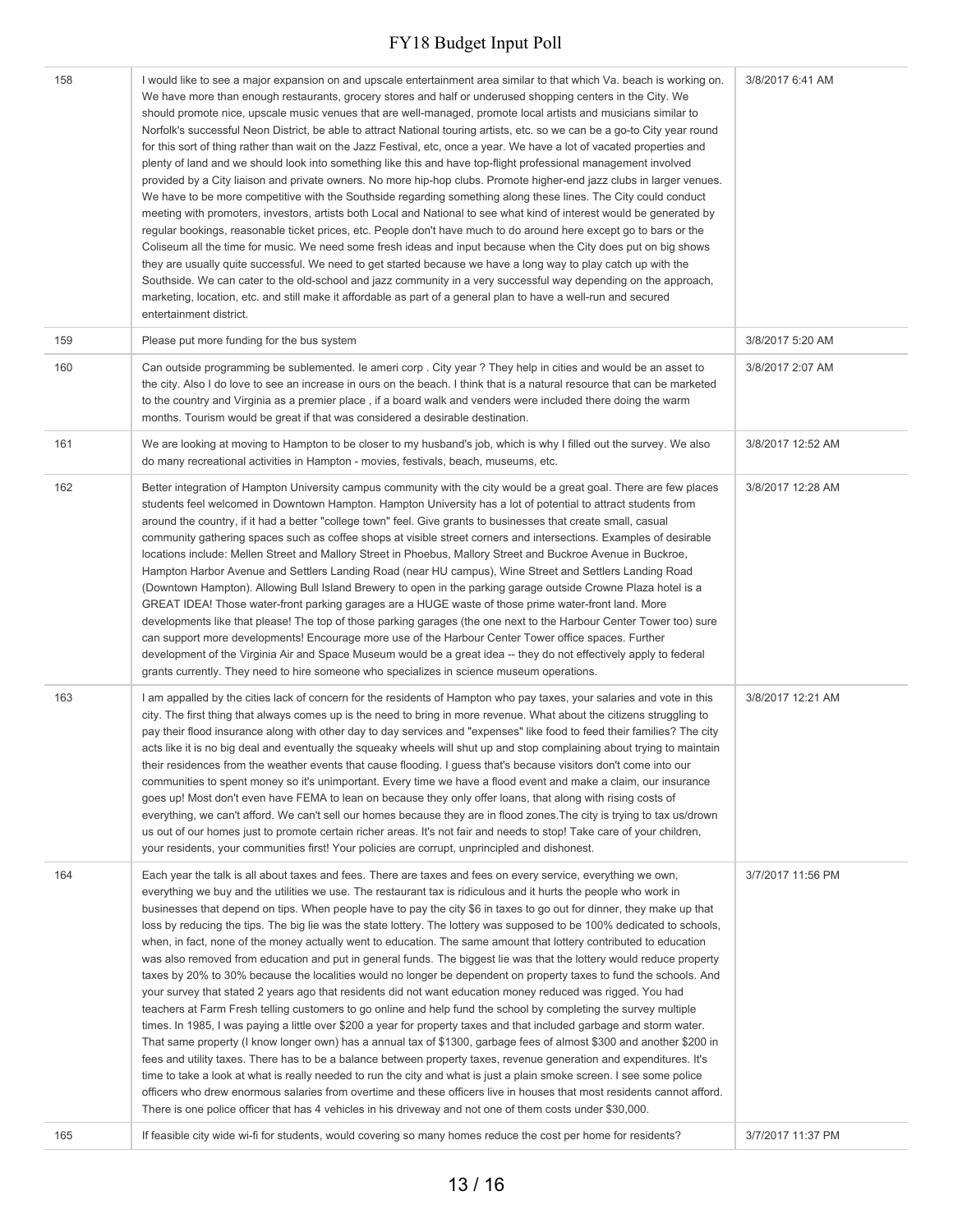| 166 | none                                                                                                                                                                                                                                                                                                                                                                                                                                                                                                                                                                                                                                                                                                                                                                                                                                                                                                                                                                                                                                                                                                                                                                                                                                                                                            | 3/7/2017 9:52 PM |
|-----|-------------------------------------------------------------------------------------------------------------------------------------------------------------------------------------------------------------------------------------------------------------------------------------------------------------------------------------------------------------------------------------------------------------------------------------------------------------------------------------------------------------------------------------------------------------------------------------------------------------------------------------------------------------------------------------------------------------------------------------------------------------------------------------------------------------------------------------------------------------------------------------------------------------------------------------------------------------------------------------------------------------------------------------------------------------------------------------------------------------------------------------------------------------------------------------------------------------------------------------------------------------------------------------------------|------------------|
| 167 | Seek opportunities to maintain services at current levels. Consider tax increases if needed.                                                                                                                                                                                                                                                                                                                                                                                                                                                                                                                                                                                                                                                                                                                                                                                                                                                                                                                                                                                                                                                                                                                                                                                                    | 3/7/2017 9:46 PM |
| 168 | Good idea this survey. I have had no idea what the City has had in mind in the past when it came time for spending,<br>probably should go to some council meetings.                                                                                                                                                                                                                                                                                                                                                                                                                                                                                                                                                                                                                                                                                                                                                                                                                                                                                                                                                                                                                                                                                                                             | 3/7/2017 9:16 PM |
| 169 | Please increase the funding to Hampton City Schools!                                                                                                                                                                                                                                                                                                                                                                                                                                                                                                                                                                                                                                                                                                                                                                                                                                                                                                                                                                                                                                                                                                                                                                                                                                            | 3/7/2017 9:14 PM |
| 170 | Yeah, Get rid of Mary Bunting, Taxes going up and services going down. Land is getting bought, but not being sold or<br>developed. Many homeowners are not getting the services that our taxes pay for.                                                                                                                                                                                                                                                                                                                                                                                                                                                                                                                                                                                                                                                                                                                                                                                                                                                                                                                                                                                                                                                                                         | 3/7/2017 9:00 PM |
| 171 | Regarding previous comment on schools. We should evaluate charging a busing fee. Homeowners will not be able to<br>handle the future costs of supporting the schools alone. We have many seniors on fixed incomes who will be forced to<br>relocate. We shold also look at putting the unemployed welfare folks to work doing community services. Would help<br>alot.                                                                                                                                                                                                                                                                                                                                                                                                                                                                                                                                                                                                                                                                                                                                                                                                                                                                                                                           | 3/7/2017 8:29 PM |
| 172 | Acquire the Willow Oaks Shopping Center from out of state owners and resell to private entities within Hampton. This<br>can be converted into youth and family venues to generate revenue                                                                                                                                                                                                                                                                                                                                                                                                                                                                                                                                                                                                                                                                                                                                                                                                                                                                                                                                                                                                                                                                                                       | 3/7/2017 8:17 PM |
| 173 | Sports are fine. The schools love those. Poor investment. Career academies are a good idea but how can you sustain<br>them without corporations to fund them and attract technology careers? Increase test scores and your school arts<br>offerings! This is what serious schoold do.                                                                                                                                                                                                                                                                                                                                                                                                                                                                                                                                                                                                                                                                                                                                                                                                                                                                                                                                                                                                           | 3/7/2017 8:01 PM |
| 174 | Support the Hampton public Library as much as you can.                                                                                                                                                                                                                                                                                                                                                                                                                                                                                                                                                                                                                                                                                                                                                                                                                                                                                                                                                                                                                                                                                                                                                                                                                                          | 3/7/2017 7:57 PM |
| 175 | Try to look at any services and costs that can be shifted from City funded to private funding.                                                                                                                                                                                                                                                                                                                                                                                                                                                                                                                                                                                                                                                                                                                                                                                                                                                                                                                                                                                                                                                                                                                                                                                                  | 3/7/2017 7:51 PM |
| 176 | Would like to see local cops patrolling there areas on foot (walking a beat) in groups of two or higher. They would get<br>to know there area and the local people. I would pay for the huge increase in spending required.                                                                                                                                                                                                                                                                                                                                                                                                                                                                                                                                                                                                                                                                                                                                                                                                                                                                                                                                                                                                                                                                     | 3/7/2017 7:49 PM |
| 177 | Thank you for asking.                                                                                                                                                                                                                                                                                                                                                                                                                                                                                                                                                                                                                                                                                                                                                                                                                                                                                                                                                                                                                                                                                                                                                                                                                                                                           | 3/7/2017 7:23 PM |
| 178 | Already stated \$10. hr. For anyone working for the City!!!!                                                                                                                                                                                                                                                                                                                                                                                                                                                                                                                                                                                                                                                                                                                                                                                                                                                                                                                                                                                                                                                                                                                                                                                                                                    | 3/7/2017 7:09 PM |
| 179 | Our beautiful waterfront town needs to become a destination and pushed to be in all vacation sites and books around<br>the world. A casino would improve revenue also. The city needs to be more involved in the operation of businesses<br>such as hotels. FYI, I stopped going to the beautiful setting of the crowne plaza hotel because of their poor<br>management and poor staff training for customer service.                                                                                                                                                                                                                                                                                                                                                                                                                                                                                                                                                                                                                                                                                                                                                                                                                                                                           | 3/7/2017 7:05 PM |
| 180 | Would like to see the City work HARD to establish the Hampton Downtown and Phoebus areas as city centers where<br>people want to visit. That means more arts, music and dining establishments. These establishments can NOT be<br>chain restaurants. New, hip and engaging points of interest are what people are looking for. Hampton has so much<br>potential but having two waterfront parking garages as a welcoming view is not going to work. An entire look at a<br>master plan that considers an aggressive revamping of the waterfront areas from HU to LaSalle Ave along Settler's<br>landing over to W Queens Street should be given SERIOUS consideration. I want to build a small business within this<br>corridor but I've heard many times that there is no attraction/incentive for business owners. Even Phoebus needs<br>more attention given for potential business development. These two great areas are perfect for weekly afternoon and<br>evening crowds due to the horrible traffic congestion. Turn a bad thing in to a great opportunity for everyone.                                                                                                                                                                                                               | 3/7/2017 6:58 PM |
| 181 | I have nothing more that I haven't already emailed or spoke to the Mayor and Manager about.                                                                                                                                                                                                                                                                                                                                                                                                                                                                                                                                                                                                                                                                                                                                                                                                                                                                                                                                                                                                                                                                                                                                                                                                     | 3/7/2017 6:57 PM |
| 182 | Concerned about crime                                                                                                                                                                                                                                                                                                                                                                                                                                                                                                                                                                                                                                                                                                                                                                                                                                                                                                                                                                                                                                                                                                                                                                                                                                                                           | 3/7/2017 6:51 PM |
| 183 | Do away with the plans for the large Aquatic Center. In this era of lean budgets and compromised services, this would<br>be a waste of money that would not be a good return on the investment.                                                                                                                                                                                                                                                                                                                                                                                                                                                                                                                                                                                                                                                                                                                                                                                                                                                                                                                                                                                                                                                                                                 | 3/7/2017 6:48 PM |
| 184 | Employees deserve a pay increase. They went for years without one. They can't afford NOT to receive one.                                                                                                                                                                                                                                                                                                                                                                                                                                                                                                                                                                                                                                                                                                                                                                                                                                                                                                                                                                                                                                                                                                                                                                                        | 3/7/2017 6:45 PM |
| 185 | I am pleased with the new building I see going on in town and it's encouraging. The new groceries (aldi and lidl), and<br>more shopping/eateries in town center are great. Could we not encourage a Belk or Nordstroms to Town center and<br>not apartments? Please I also heard that HU is building dorms at Strawberry banks. Sigh Prime waterfront for the<br>city to have hotels or parks for more tourism would have been my druthers Lastly, the efforts with Fort Monroe really<br>need to be pushed forward and the place needs to be advertised as the National Park that it is. What is going on in<br>Phoebus is hopeful (Mango Mangeaux, and other restaurants) as well as the wonderful American Theater. That<br>corridor needs to be encouraged, cleaned up and refurbished as much as we can afford for those coming to see the<br>Fort. Mango Mangeaux has a wait any time you go Let's help all our restaurants and shops down there do the<br>same! I thank you all for the work you do. I know it's not easy. I love this town and I hate to see people trashing it,<br>fleeing to York County because of our schools (which is another whole are of need not addressed in this survey) and<br>otherwise putting it down. I hope we can save it from those who mean us ill. | 3/7/2017 6:45 PM |
| 186 | Please spend the hard earned money of the taxpayers as if it was yours!                                                                                                                                                                                                                                                                                                                                                                                                                                                                                                                                                                                                                                                                                                                                                                                                                                                                                                                                                                                                                                                                                                                                                                                                                         | 3/7/2017 6:13 PM |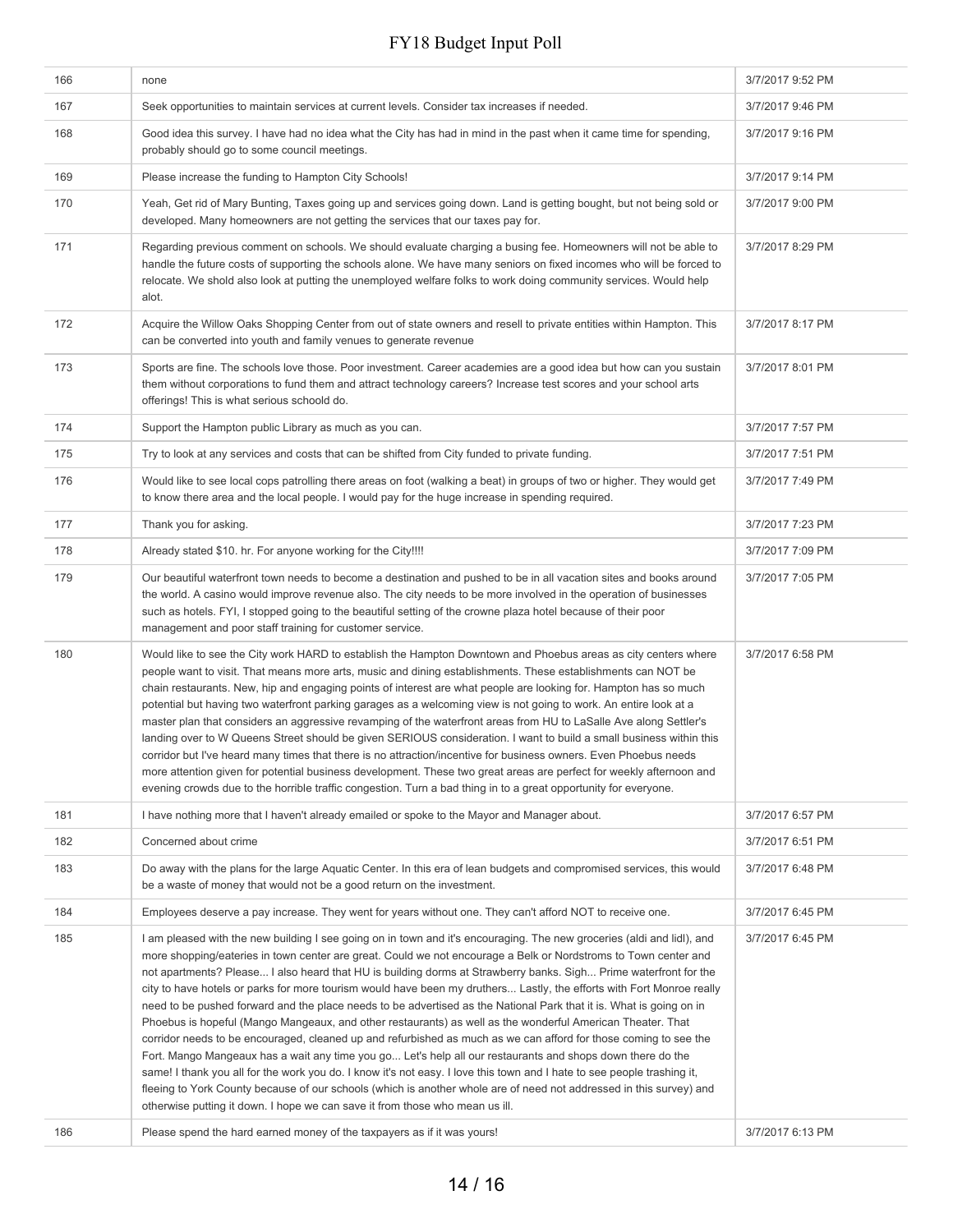| 187 | please give the fire department and police and pay increases. They do so much for our community.                                                                                                                                                                                                                                                                                                                                                                                                                                                                                                                                                                                                                                                                                                                                                                                                                                                                                                                                                                                                                                     | 3/7/2017 5:53 PM |
|-----|--------------------------------------------------------------------------------------------------------------------------------------------------------------------------------------------------------------------------------------------------------------------------------------------------------------------------------------------------------------------------------------------------------------------------------------------------------------------------------------------------------------------------------------------------------------------------------------------------------------------------------------------------------------------------------------------------------------------------------------------------------------------------------------------------------------------------------------------------------------------------------------------------------------------------------------------------------------------------------------------------------------------------------------------------------------------------------------------------------------------------------------|------------------|
| 188 | Raise salaries for police and fire departments!! What we pay them is shameful.                                                                                                                                                                                                                                                                                                                                                                                                                                                                                                                                                                                                                                                                                                                                                                                                                                                                                                                                                                                                                                                       | 3/7/2017 5:30 PM |
| 189 | I think investing in the Buckroe and Kecoughtan area are worthwhile endeavours as are improving parks and<br>attractions. Base level services like emergency and sanitation are of the utmost importance. Improving South Mallory<br>st. leading into the Buckroe area will improve the aesthetic and perhaps attract more private investment. Continue to<br>open up Fort Monroe to private business and even. I believe that Hampton's schools must be improved to create<br>additional demand for the housing sector. If the schools don't improve, civilian families won't want to move to this<br>area. As you may know, people are moving out. We can't rely on the military to sustain this region. Hampton has to<br>buy up worn down commercial property and improve it like what is being done on Mercury between the Peninsula<br>Town Center and Armistead. I can't wait for that Kroger.                                                                                                                                                                                                                                | 3/7/2017 5:08 PM |
| 190 | The Clean City Commission needs better recognition of its work and budgetary support. Also, the city needs to start<br>looking at an Urban Forest Management Plan.                                                                                                                                                                                                                                                                                                                                                                                                                                                                                                                                                                                                                                                                                                                                                                                                                                                                                                                                                                   | 3/7/2017 5:06 PM |
| 191 | I will voice them at City Council meeting                                                                                                                                                                                                                                                                                                                                                                                                                                                                                                                                                                                                                                                                                                                                                                                                                                                                                                                                                                                                                                                                                            | 3/7/2017 5:03 PM |
| 192 | Controlling crime and business development along the Kecoughtan Corridor is vital for keeping people in Olde Wythe.<br>At the current trajectory, people will continuously be leaving Olde Wythe unless we have restaurants and business<br>nearby that people actually want to go to and feel safe going to. There is no development along Kecoughtan that I can<br>see and this is very disheartening, causing me to question if I want to move to a better area like Phoebus or Hilton<br>Village in Newport News                                                                                                                                                                                                                                                                                                                                                                                                                                                                                                                                                                                                                 | 3/7/2017 4:54 PM |
| 193 | Don't forget that there also needs to be better communication and more opportunities between officers and the<br>neighborhoods (not just the communities, but the NEIGHBORHOODS). No one has a problem with the fire<br>department or EMS, but everyone has a problem with police officers/deputies. Develop relationships withing the<br>neighborhoods. Same cop, same beat, everyone becomes familiar with the face - and there begins a TRUST factor.<br>This will bring pride and commitment to the neighborhoods - and guaranteed to lessen crime with everyone looking out<br>for each other. There is no sense of pride in many of these areas. And I am extremely saddened about the lack of<br>opportunities for the youth in our community. What is available for them? Teen Center - gone. Job ops - very minimal.<br>Guidance for a better future - none. If you have something for the youth, then you need to communicate that better<br>because I am not aware of any. I do want to thank HPD for initiating the new program in the schools for law<br>enforcement (a minute too late, but it's definitely a start!). | 3/7/2017 4:54 PM |
| 194 | At tis time we don't need a new swimming pool. We need to focus on Education, school transportation, Teachers<br>salaries, & Public Safety Workers, salaries. #1 Prioritiy A new pool, NO!                                                                                                                                                                                                                                                                                                                                                                                                                                                                                                                                                                                                                                                                                                                                                                                                                                                                                                                                           | 3/7/2017 4:50 PM |
| 195 | Make Hampton a more desirable city by adding by adding attractions, venues, etc to appeal to more diverse<br>population. Bo Williams attracts large numbers of people almost weekly via sporting events, build on that interest.<br>Buckroe Beach attracts large numbers of people yet parking is a challenge and nothing else is offered. Money spent for<br>the nice beach at end of First Street yet time limit on parking in unreasonable. Stop catering to only citizens that live in<br>"upper class neighborhoods"                                                                                                                                                                                                                                                                                                                                                                                                                                                                                                                                                                                                            | 3/7/2017 4:42 PM |
| 196 | We need to focus on improving our neighborhoods and safety of the citizens. The blight and crime deter new residents<br>from coming to Hampton and long time residents like myself questioning whether to stay in the city or to sell our<br>Hampton homes and find a more neighborhood friendly city. Mercury Blvd. is such an eye sore. If the city wants to<br>attract new businesses and new residents the abandon and run down buildings need to be torn down. When we have<br>out of town company, I am ashamed of the city I live in. When traveling out of town and seeing neighborhood friendly<br>cities and nice retail and entertainment facilities, I come home and question why I continue to live in Hampton. Very<br>sad to admit!                                                                                                                                                                                                                                                                                                                                                                                   | 3/7/2017 4:41 PM |
| 197 | More money needs to be utilized to update our schools. They are in deplorable condition. Hampton should invest more<br>money in maintaining schools than in shops/restaurants that are going to fail. Need to learn from your/our mistakes.                                                                                                                                                                                                                                                                                                                                                                                                                                                                                                                                                                                                                                                                                                                                                                                                                                                                                          | 3/7/2017 4:31 PM |
| 198 | I believe the best investment is back in our neighborhoods. We need to help lower income families rebuild or renovate<br>their existing homes to make them more appealing and livable. The curb appeal project is a great start and we need<br>more of that. Hampton needs to stop focusing on commercial stores and hotels and focus on the people who live in<br>the area. The better/nicer the housing, the more likely someone is to move or stay in Hampton. And the increased<br>housing value will help with tax revenue.                                                                                                                                                                                                                                                                                                                                                                                                                                                                                                                                                                                                     | 3/7/2017 4:22 PM |
| 199 | Need more sidewalks and bike lanes. Need more control of hands and guns.                                                                                                                                                                                                                                                                                                                                                                                                                                                                                                                                                                                                                                                                                                                                                                                                                                                                                                                                                                                                                                                             | 3/7/2017 4:17 PM |
| 200 | n/a                                                                                                                                                                                                                                                                                                                                                                                                                                                                                                                                                                                                                                                                                                                                                                                                                                                                                                                                                                                                                                                                                                                                  | 3/7/2017 4:09 PM |
| 201 | Reinvesting in our neighborhoods should be priority one for hampton.                                                                                                                                                                                                                                                                                                                                                                                                                                                                                                                                                                                                                                                                                                                                                                                                                                                                                                                                                                                                                                                                 | 3/7/2017 4:01 PM |
| 202 | Build a pool, it will bring in families from outside of the City that will purchase meals, rent hotel rooms, pay to visit the<br>pool, go to movies, museums, etc. One large project like this can bring financial aid to not only the tax base, but<br>increase the opportunities for small business to make money.                                                                                                                                                                                                                                                                                                                                                                                                                                                                                                                                                                                                                                                                                                                                                                                                                 | 3/7/2017 3:58 PM |